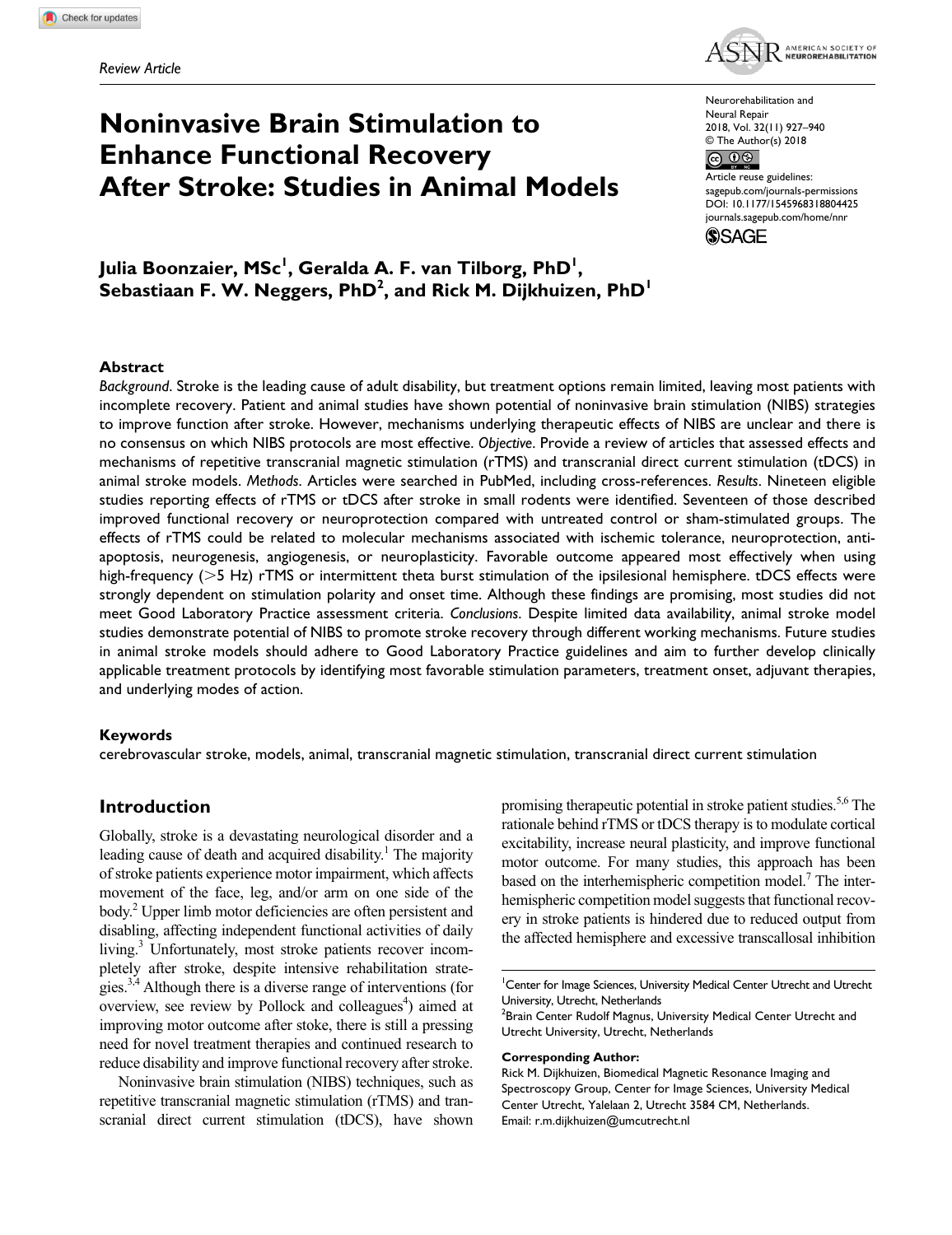from the unaffected hemisphere.<sup>8</sup> Therefore, improvement in motor deficits may be obtained with NIBS strategies that facilitate excitability in the affected hemisphere or suppress inhibitory activity from the unaffected hemisphere.<sup>9,10</sup> Depending on the type and duration of the stimulation protocol, both rTMS and tDCS can be used to increase  $(>=5$  Hz rTMS; intermittent theta burst stimulation; anodal tDCS) or decrease  $(\leq 1$  Hz rTMS; continuous theta burst stimulation; cathodal tDCS) cortical excitability, with potentially lasting effects beyond the stimulation period, promoting mechanisms of synaptic plasticity.<sup>11</sup> Evidence suggests that rTMS and tDCS techniques are able to induce changes in cortical excitability associated with facilitation or long-term potentiation like plasticity via glutamatergic neurotransmission, or inhibition and long-term depression via GABAergic neurotransmission.<sup>12,13</sup> Furthermore, effects of rTMS and tDCS are not restricted to the target region of stimulation, but also affect distantly connected cortical areas, allowing for the modulation of largescale neural networks.<sup>14</sup>

However, despite accumulating evidence of the potential of NIBS, the precise therapeutic mechanisms of action of rTMS and tDCS are largely unidentified and there is no consensus about standardized treatment protocols. Moreover, when deciding on treatment after stroke with either rTMS or tDCS, the poststroke time and lesion status should be considered, and stimulation intensity and duration must be fine-tuned to prevent further tissue damage or the interruption of beneficial plastic changes.<sup>15,16</sup> These uncertainties emphasize the critical need for basic understanding of the (patho)physiological processes that are influenced by rTMS and tDCS paradigms after stroke, which may ideally be explored in well-controllable and reproducible experimental animal models.

In animal models of stroke, similar to the human condition, there is a variable degree of spontaneous functional improvement after stroke, associated with a complex cascade of cellular and molecular processes that are activated within minutes after the insult, both in perilesional tissue and remote brain regions.<sup>17,18</sup> These events include changes in genetic transcriptional and translational processes, alterations in neurotransmitter interactions, altered secretion of growth factors, gliosis, vascular remodeling, and structural changes in axons, dendrites, and synapses.<sup>19,20</sup> Therefore, assessment of the effects of NIBS on endogenous recovery processes in animal stroke models offer excellent opportunities for the exploration of neuroplastic and neuromodulatory mechanisms, which could aid in the optimization of treatment protocols for clinical applications.

Our goal was to provide an overview of studies that assessed functional outcomes and potential mechanisms of action of rTMS and tDCS in animal models of stroke, which may guide future studies that aim to improve mechanistic insights and therapeutic utilization of NIBS effects after stroke.

# **Literature Search Strategy and Study Quality Assessment**

A bibliographic search was carried out to identify publications on rTMS or tDCS applications in preclinical stroke studies, using specific keywords that are specified in the rTMS and tDCS sections below. The quality of the methods of each study was assessed based on the Good Laboratory Practice (GLP) guidelines provided by Macleod et al,<sup>21</sup> which have been proposed to prevent the introduction of bias at the bench and the consequent overstatement of neuroprotective efficacy. The GLP guidelines suggest that details of the following 8 points should at least be included in publications: (1) animals (species, strain, source), (2) sample size calculation, (3) inclusion/exclusion criteria, (4) randomization (method), (5) allocation concealment, (6) reporting of animals excluded from analysis, (7) blinded assessment of outcome, and (8) reporting potential conflicts of interest and study funding. The methods of each reviewed article were assessed and scored based on each of the 8 GLP criteria. One point was given for each criterion if all information was present, half a point for partial information, and no point if the information was absent or unclear. The GLP scores, which could range from 0 to 8, for all publications are summarized in Tables 1 and 2.

# **Repetitive Transcranial Magnetic Stimulation in Stroke Models**

In contrast to the majority of scientifically and clinically approved treatments, there is a relative shortage of preclinical nonhuman TMS data. $22$  This may be explained by the fundamentally noninvasive character of TMS, resulting in approved use of magnetic stimulators for peripheral nerve stimulation in several countries, including the United States, and Food and Drug Administration approval of rTMS to treat depression without animal safety data. Moreover, there is a lack of appropriately sized coils for studies in small animals. Consequently, there are still many uncertainties about the full therapeutic potential of rTMS protocols, and their precise therapeutic mechanism of action in several neurological and psychiatric disorders.

Since the first publication of a TMS study in rats in 1990, there has been an exponential increase in published animal TMS studies, including preclinical studies in animal models of disease.<sup>23,24</sup> Experiments involving repetitive TMS in animal models of Alzheimer's disease,<sup>25</sup> depression,<sup>26</sup> epilepsy,<sup>27</sup> Huntington's disease,<sup>28</sup> Parkinson's disease,<sup>29</sup> and stroke $30-41$  have already provided substantial insights into the therapeutic potential of TMS.

An in-depth literature search on PubMed, using combinations of keywords (eg, noninvasive brain stimulation, transcranial magnetic stimulation, rTMS, cerebral/stroke/ ischemia/infarct, disease/animal model, animal, rodent, rat,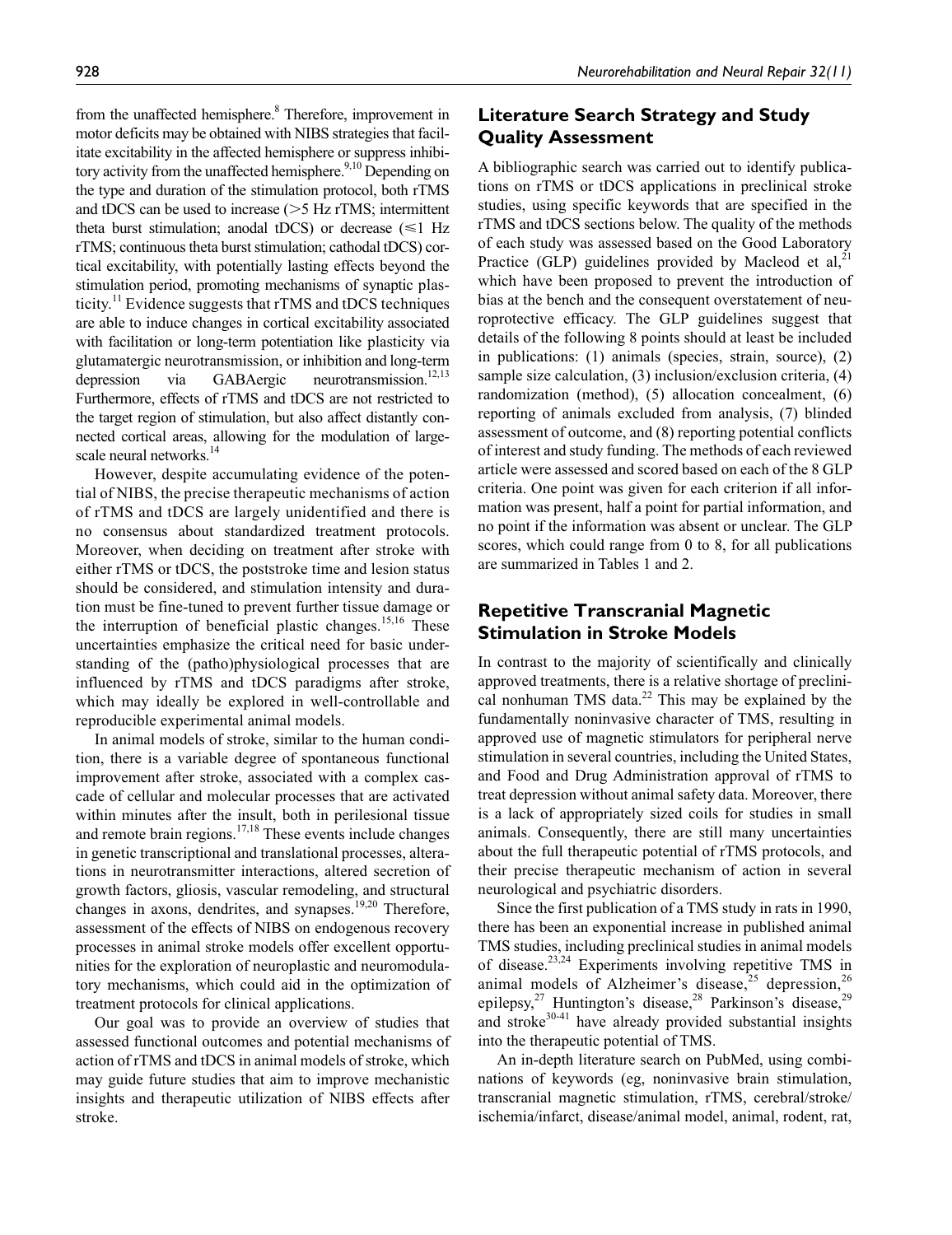| Score<br><u>ਚ</u> ਿ                       | $\frac{1}{2}$                                                                                                                                                                                                                                                                                           | $\frac{1}{2}$                                                                                                          | 2.5                                                                                                                                                                     | 4.5                                                                                                                                                                                                                    |                                                                                                                                                                                                         |                                                                                                                                                          | 3.5                                                                                                                                                                                                                   |
|-------------------------------------------|---------------------------------------------------------------------------------------------------------------------------------------------------------------------------------------------------------------------------------------------------------------------------------------------------------|------------------------------------------------------------------------------------------------------------------------|-------------------------------------------------------------------------------------------------------------------------------------------------------------------------|------------------------------------------------------------------------------------------------------------------------------------------------------------------------------------------------------------------------|---------------------------------------------------------------------------------------------------------------------------------------------------------------------------------------------------------|----------------------------------------------------------------------------------------------------------------------------------------------------------|-----------------------------------------------------------------------------------------------------------------------------------------------------------------------------------------------------------------------|
| Results                                   | protocols yielded the most beneficial<br>rTMS protected hippocampal neurons<br>against delayed neuronal death. The<br>depended on the interval between<br>extent of neuronal preservation<br>rTMS and ischemia, the stimulus<br>frequency, and duration. High-<br>frequency (25/50 Hz) rTMS<br>effects. | severity scores, accompanied with<br>increased expression of c-Fos and<br>Significantly improved neurological<br>BDNF. | rTMS significantly increased the ATP<br>contents and MAP-2 expression in<br>injured brain area, highest efficacy<br>with high frequency rTMS.                           | increased Bcl-2/Bax ratio after rTMS.<br>scores and reduced infarct volume.<br>Elevated glucose consumption in<br>Significantly improved neurological<br>the stroke hemisphere, lowered<br>caspase-3 cell numbers, and | group. BDNF and its receptor, TrkB,<br>decrease in the expression of Bax<br>as well as Bcl-2 were upregulated<br>after rTMS treatment, whereas a<br>Reduced cognitive deficits in rTMS<br>was observed. | the subventricular zone through<br>Improved neurological outcome,<br>and enhanced neurogenesis in<br>regulation of the miR-25/p57-<br>signaling pathway. | Garcia's motor behavior index in the<br>stimulation group, compared with<br>Improved motor performance on<br>the control group.                                                                                       |
| Stimulation<br>State                      | Conscious                                                                                                                                                                                                                                                                                               | Conscious                                                                                                              | Unclear                                                                                                                                                                 | Conscious                                                                                                                                                                                                              | Conscious                                                                                                                                                                                               | Conscious                                                                                                                                                | sedation<br>Ketamine<br>$(30 \text{ mg})$<br>kg)                                                                                                                                                                      |
| Number of Pulses and<br>Sessions          | intertrain intervals of 10 s<br>Experiment 2: One session<br>Experiment I: One session<br>different intervals before<br>frequency, respectively.<br>of either 8, 16, 32, 64,<br>128, or 256 s for each<br>of 25 Hz for 128 s at<br>One train $= 8$ s,<br>ischemia                                       | for either 1, 7, 14, 21, or<br>60 (30 pulses twice daily);<br>Animals received rTMS<br>28 days poststroke              | 10 trains of 5 s stimulation,<br>rTMS session every 12h<br>h after reperfusion; one<br>Animals received rTMS at<br>2 min intertrain interval<br>either 0 h, 12 h, or 36 | 000 (once daily, for 7 days;<br>stimulation off, repeated<br>5 s stimulation on, 55 s<br>10 times)                                                                                                                     | 300 (once daily for 7 days;<br>stimulation off, repeated<br>3 s stimulation on, 50 s<br>10 times)                                                                                                       | 300 (once daily for 7 days;<br>stimulation off, repeated<br>3 s stimulation on, 50 s<br>10 times)                                                        | 0.05 Hz (30 min per day,<br>for 5 consecutive days)<br>90 pairs of stimulation at                                                                                                                                     |
| Treatment<br>Onset                        | prior to<br>stroke<br>$2-5$ days                                                                                                                                                                                                                                                                        | poststroke<br>Directly                                                                                                 | reperfusion<br>36 h after<br>Either 0 h,<br>12 h, or                                                                                                                    | <b>MCAO</b><br>I h after                                                                                                                                                                                               | poststroke<br>24 h                                                                                                                                                                                      | poststroke<br>24 h                                                                                                                                       | occlusion<br>24 h after                                                                                                                                                                                               |
| Frequency and<br>Stimulation<br>Intensity | 10, 25, or 50 Hz<br>25 Hz at 120%<br>Experiment I: 5,<br>at 120% RMT<br>Experiment 2:<br>RMT                                                                                                                                                                                                            | 0.5 Hz, unclear<br>RMT                                                                                                 | 20 Hz at 120% or<br>5 Hz at 120% or<br>200% RMT<br>200% RMT                                                                                                             | 20 Hz at 100%<br>RMT                                                                                                                                                                                                   | 10 Hz at 120%<br>RMT                                                                                                                                                                                    | 10 Hz at 120%<br>RMT                                                                                                                                     | 0.05 Hz at 120%<br>mA electrical<br>stimulation<br>$RMT + 6$                                                                                                                                                          |
| Control Condition                         | mention the following<br>Not clearly described,<br>alone, and BCCAO<br>operated, rTMS<br>but the authors<br>control groups:<br>healthy, sham<br>alone                                                                                                                                                   | MCAO without rTMS                                                                                                      | placed perpendicular<br>to head); MCAO<br>Sham rTMS (coil<br>without rTMS                                                                                               | MCAO without rTMS;<br>MCAO and sham<br><b>rTMS</b>                                                                                                                                                                     | Sham-operated MCAO<br>without rTMS                                                                                                                                                                      | Sham-operated, MCAO<br>without rTMS                                                                                                                      | TMS coil was elevated<br>electrical stimulation<br>I cm above the rat's<br>was 0 mA and the<br>Sham stimulation,<br>scalp                                                                                             |
| Stimulation Target,<br>Coil Type          | Target unknown,<br>Circular coil<br>diameter)<br>$(50 \text{ mm})$                                                                                                                                                                                                                                      | Target unknown,<br>(12 mm outer<br>Circular coil<br>diameter)                                                          | (70 mm outer<br>frontoparietal<br>cortex, F8c<br>diameter)<br>psilesional                                                                                               | (70 mm outer<br>frontoparietal<br>cortex, F8c<br>diameter)<br><b>psilesional</b>                                                                                                                                       | psilesional cortex,<br>Circular coil (60<br>mm diameter)                                                                                                                                                | psilesional primary<br>Circular coil (60<br>motor cortex,<br>mm diameter)                                                                                | F8c (5 cm outer<br>rTMS combined with other treatments acutely ( $\leq$ 24 hours) after stroke<br>and ipsilesional<br>ring diameter)<br>soleus muscle<br>Contralesional<br>hemisphere,<br>stimulation)<br>(electrical |
| Number of<br>Animals                      | Unclear                                                                                                                                                                                                                                                                                                 | 80 (active: 40;<br>control: 40)                                                                                        | 90 (active: 60;<br>control: 30)                                                                                                                                         | 30 (active: 10;<br>control: 20)                                                                                                                                                                                        | Absent                                                                                                                                                                                                  | 125 (active: 90;<br>control: 35)                                                                                                                         | excluded: 20)<br>54 (active: 19;<br>control: 15;                                                                                                                                                                      |
| Species/<br>Stroke<br>Model               | Transient<br><b>BCCAO</b><br>Mongolian<br>gerbil,                                                                                                                                                                                                                                                       | rTMS acutely (≤24 hours) after stroke<br>Permanent<br>MCAO<br>SD rats,                                                 | Wistar rats,<br>Transient<br><b>MCAO</b>                                                                                                                                | Transient<br>MCAO<br>SD rats,                                                                                                                                                                                          | Transient<br>MCAO<br>SD rats,                                                                                                                                                                           | Transient<br><b>MCAO</b><br>SD rats,                                                                                                                     | Permanent<br>MCAO<br>SD rats,                                                                                                                                                                                         |
| Reference                                 | rTMS before stroke<br>Fujiki et al<br>(2003) <sup>30</sup>                                                                                                                                                                                                                                              | Zhang et al<br>$(2007)^{31}$                                                                                           | $\left(2008\right)^{32}$<br>Feng et al                                                                                                                                  | Gao et al $(2010)^{33}$                                                                                                                                                                                                | $(2017)^{34}$<br>Guo et al                                                                                                                                                                              | $(2014)^{35}$<br>Guo et al                                                                                                                               | Shin et al<br>$(2008)^{36}$                                                                                                                                                                                           |

Table 1. TMS Studies in Animal Models of Stroke. **Table 1.** TMS Studies in Animal Models of Stroke.

*(continued)*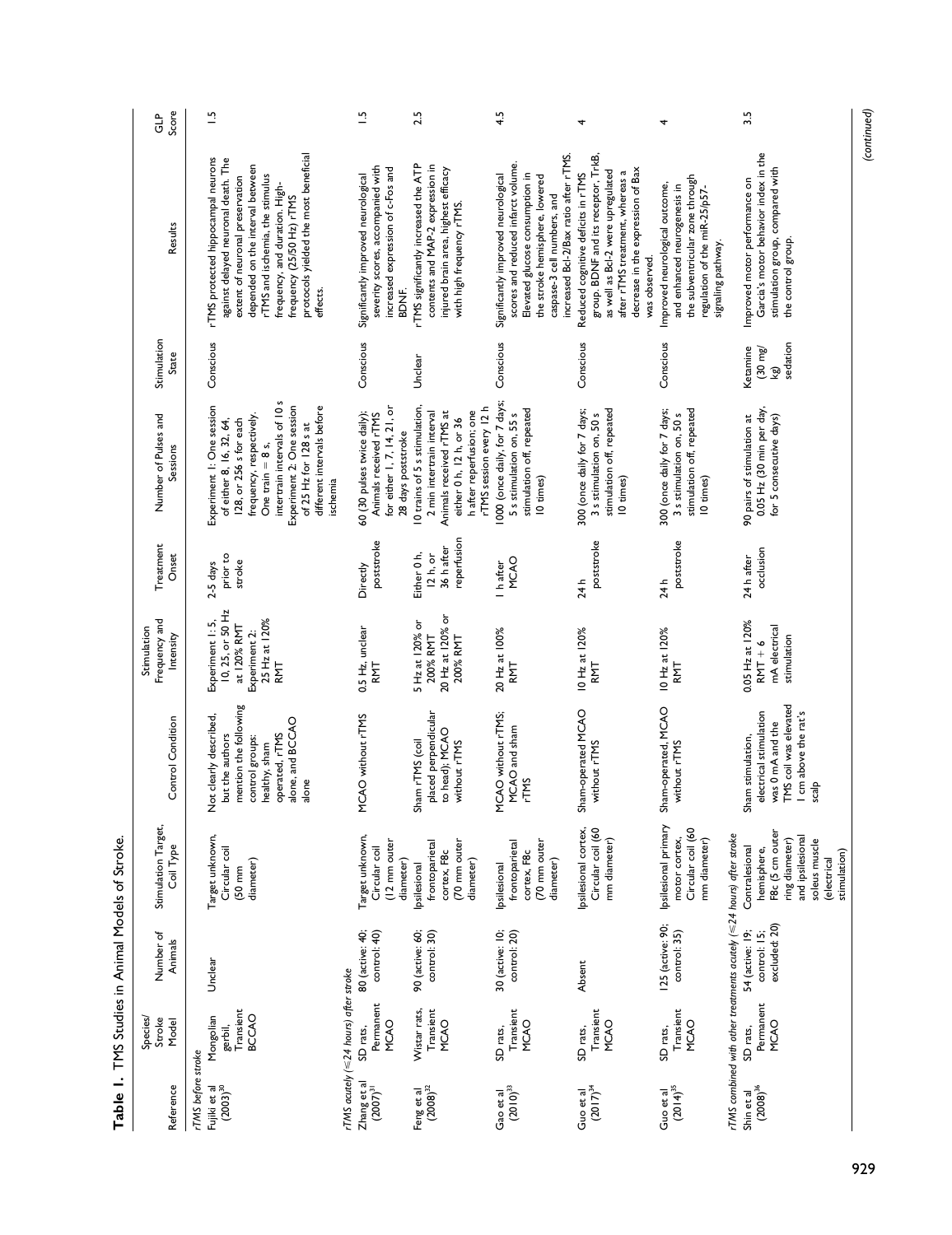| Score<br>GLP                              | 2.5                                                                                                                                                                                                                 | 51                                                                                                                                                                                                                                                 |                                                                                                                                                                                                                                                                      | S                                                                                                                                                                                                                    | Ln                                                                                                                                                                                                         |
|-------------------------------------------|---------------------------------------------------------------------------------------------------------------------------------------------------------------------------------------------------------------------|----------------------------------------------------------------------------------------------------------------------------------------------------------------------------------------------------------------------------------------------------|----------------------------------------------------------------------------------------------------------------------------------------------------------------------------------------------------------------------------------------------------------------------|----------------------------------------------------------------------------------------------------------------------------------------------------------------------------------------------------------------------|------------------------------------------------------------------------------------------------------------------------------------------------------------------------------------------------------------|
| Results                                   | Compared to the MCAO model group,<br>mRNA and decreased expression of<br>maze, increased expression of Bcl-2<br>+ rTMS group in the Morris water<br>improved performance of the EA<br>caspase-3 24 hours poststroke | combined with G-CSF. No significant<br>control groups between days 7 and<br>differences between treatment and<br>Diminished neurological function and<br>particularly the 20 Hz rTMS group<br>amplified signs of inflammation in<br>25 poststroke. | however, NMDA and MAP-2 did not<br>anti-apoptotic Bcl-2 and weakened<br>performance in the beam balance<br>expression of pro-apoptotic Bax;<br>Compared to sham, rTMS group<br>test, increased expression of<br>showed improved functional<br>differ between groups. | phosphorylated-TrkB were detected.<br>Both stimulation paradigms improved<br>the infarct volume, and significantly<br>promoted neurogenesis. Elevated<br>neurological outcome, reduced<br>protein levels of BDNF and | All rTMS protocols reduced behavioral<br>genes involved in neurotransmission<br>deficits and increased expression of<br>effective, while cTBS effects were<br>and plasticity. iTBS was most<br>negligible. |
| Stimulation<br>State                      | Unclear                                                                                                                                                                                                             | sedation<br>Propofol                                                                                                                                                                                                                               | Conscious                                                                                                                                                                                                                                                            | Conscious                                                                                                                                                                                                            | Conscious                                                                                                                                                                                                  |
| Number of Pulses and<br>Sessions          | 60 rTMS pulses (30 pulses,<br>of I min of stimulation)<br>twice daily for 14 days,<br>each session consisted<br>combined with 30 min<br>of EA, twice daily, for<br>14 days                                          | Unclear (10 sessions/2<br>weeks; 20 min per<br>session)                                                                                                                                                                                            | 3500 (10 sessions/2 weeks;<br>I session is 7 repetitions<br>rate of 10 Hz with a 1s<br>of five I s trains at a<br>intertrain interval                                                                                                                                | interval; iTBS: 20 trains,<br>weeks; 20 Hz: 40 trains<br>for 1 s, 15 s intertrain<br>800/600 (10 sessions/2<br>10 bursts every 10 s)                                                                                 | 2400 (once daily, for 10<br>days over 2 weeks)                                                                                                                                                             |
| Treatment<br>Onset                        | 72 h after<br>occlusion<br>48, and<br>6, 12, 24,                                                                                                                                                                    | poststroke<br>Directly                                                                                                                                                                                                                             | poststroke<br>4 days                                                                                                                                                                                                                                                 | poststroke<br>3 days                                                                                                                                                                                                 | poststroke<br>3 days                                                                                                                                                                                       |
| Frequency and<br>Stimulation<br>Intensity | intensity 2 mA)<br>30 Hz, current<br>unknown RMT<br>+ EA (sparse<br>$0.5$ Hz $rTMS$ at<br>dense wave<br>wave 2 Hz,                                                                                                  | Hz or 20 Hz at<br>100% RMT                                                                                                                                                                                                                         | 10 Hz at 80%<br>RMT                                                                                                                                                                                                                                                  | 20 Hz or iTBS at<br>120% or 80%<br>RMT                                                                                                                                                                               | or iTBS at $110%$<br>$Hz$ , $5Hz$ , $cTBS$<br>RMT                                                                                                                                                          |
| <b>Control Condition</b>                  | Healthy, sham operated<br>received sham EA +<br>occlusion alone, all<br>sham rTMS                                                                                                                                   | placed perpendicular<br>+ sham rTMS (coil<br>Saline administration<br>administration +<br>to head); G-CSF<br>sham rTMS                                                                                                                             | Occlusion with sham<br><b>PTMS</b>                                                                                                                                                                                                                                   | $operated + TMS$<br>operated, sham-<br>Healthy, sham-                                                                                                                                                                | elevated 15 cm above<br>rat's head); MCAO<br>operated controls<br>healthy and sham-<br>without rTMS;<br>Sham rTMS (coil                                                                                    |
| Stimulation Target,<br>Coil Type          | Target unknown,<br>EA points: Baihui<br>Circular coil<br>and Dazhui<br>diameter)<br>$(120 \text{ mm})$                                                                                                              | psilesional cortex,<br>F8c (25 mm)                                                                                                                                                                                                                 | diameter, 20 mm<br>Ipsilesional motor<br>outer diameter)<br>(12 mm inner<br>cortex, F8c                                                                                                                                                                              | psilesional cortex,<br>inner diameter,<br>90 mm outer<br>F8c (22 mm<br>diameter)                                                                                                                                     | Ipsilesional cortex,<br>F8c                                                                                                                                                                                |
| Number of<br>Animals                      | 200 (active: 50;<br>control: 150)                                                                                                                                                                                   | 59 (active: 29;<br>control: 30)                                                                                                                                                                                                                    | 20 (active: 10;<br>control: 10)                                                                                                                                                                                                                                      | 72 (active: 44;<br>control: 28)                                                                                                                                                                                      | 149 (active: 36;<br>control: 45)                                                                                                                                                                           |
| Species/<br>Stroke<br>Model               | Transient<br>MCAO<br>SD rats,                                                                                                                                                                                       | Permanent<br><b>MCAO</b><br>SD rats,                                                                                                                                                                                                               | rTMS subacutely (1-7 days) after stroke<br>Transient<br>MCAO<br>SD rats,                                                                                                                                                                                             | Wistar rats,<br>Transient<br><b>MCAO</b>                                                                                                                                                                             | Wistar rats,<br>Transient<br>MCAO                                                                                                                                                                          |
| Reference                                 | $(2012)^{37}$<br>Li et al                                                                                                                                                                                           | Beom et al<br>$(2015)^{38}$                                                                                                                                                                                                                        | Yoon et al<br>$(2011)^{39}$                                                                                                                                                                                                                                          | $(2017)^{40}$<br>Luo et al                                                                                                                                                                                           | Ljubisavljevic<br>$(2015)^{41}$<br>et al                                                                                                                                                                   |

colony stimulating factor; GLP, Good Laboratory Practice; iTBS, intermittent the burst stimulation; MAP2, intermination associated protein-2; MCAO, middle cerebral artery occlusion; MO, machine output; RMT; resting<br>motor t colony stimulating factor; GLP, Good Laboratory Practice; iTBS, intermittent theta burst stimulation; MAP-2, microtubule associated protein-2; MCAO, middle cerebral artery occlusion; MO, machine output; RMT, resting motor threshold; rTMS, repetitive transcranial magnetic stimulation; SD, Sprague Dawley.

Table I. (continued) **Table 1. (continued)**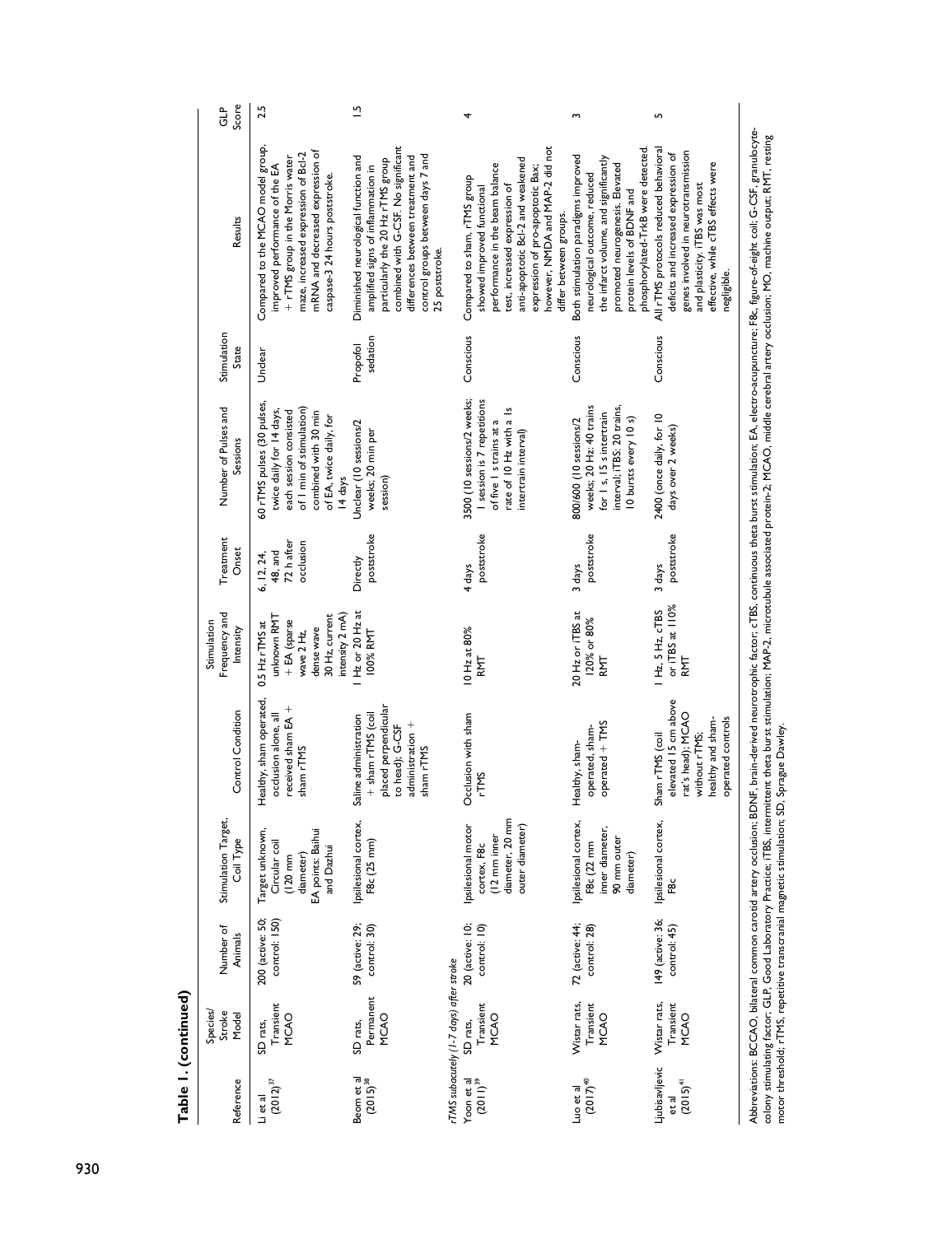| Score<br>ਹੈ।<br>ਹ                                                      | 2                                                                                                                                                                                                                   | 3.5                                                                                                                                                                                                                                                                                                                                           | 3.5                                                                                                                                                                                                                                                                                                 | 2                                                                                                                                                                                             |
|------------------------------------------------------------------------|---------------------------------------------------------------------------------------------------------------------------------------------------------------------------------------------------------------------|-----------------------------------------------------------------------------------------------------------------------------------------------------------------------------------------------------------------------------------------------------------------------------------------------------------------------------------------------|-----------------------------------------------------------------------------------------------------------------------------------------------------------------------------------------------------------------------------------------------------------------------------------------------------|-----------------------------------------------------------------------------------------------------------------------------------------------------------------------------------------------|
| Results                                                                | In both experiments, C-tDCS<br>reduced infarct volume and<br>the number of spreading<br>depolarizations.                                                                                                            | volume, disturbed blood-brain<br>cortical glutamate and taurine<br>volume, decreased number of<br>numbers of inflammatory and<br>apoptotic cells, and lowered<br>barrier integrity, promoted<br>C-tDCS improved functional<br>hemorrhage, and elevated<br>recovery, reduced lesion<br>A-tDCS increased infarct<br>apoptotic cells.<br>levels. | and more effectively preserved<br>Additionally, cathodal tDCS +<br>activity in the ischemic region.<br>inhibited microglial activation<br>PSS reduced infarct volume,<br>Cathodal tDCS and cathodal<br>hemodynamics and neural<br>$tDCS + PSS$ restored<br>grip strength.                           | function, increased dendritic<br>spine density, and reduced<br>Bilateral anodal and cathodal<br>gap junction, hemichannel<br>expression of neuronal<br>tDCS improved motor<br>pannexin-1 mRNA |
| Stimulation State                                                      | Isoflurane (2%)<br>anesthesia                                                                                                                                                                                       | anesthesia<br>(1.5/2%)<br>Isoflurane                                                                                                                                                                                                                                                                                                          | I5 mg/kg/h for<br>induction and<br>maintenance,<br>ip injections)<br>Pentobarbital<br>anesthesia<br>$(50 \text{ mg/kg})$<br>bolus for                                                                                                                                                               | Unclear                                                                                                                                                                                       |
| Treatment<br>Onset                                                     | Experiment!:<br>poststroke<br>poststroke<br>2: Directly<br>Experiment<br>45 min                                                                                                                                     | 30 min or 4.5 h<br>poststroke                                                                                                                                                                                                                                                                                                                 | poststroke<br>Directly                                                                                                                                                                                                                                                                              | poststroke<br>l day                                                                                                                                                                           |
| Density, Duration, and<br>Stimulation Intensity,<br>Number of Sessions | Experiment 1: 0.2 mA, 28.6<br>Experiment 2: 0.2 mA, 28.6<br>A/m <sup>2</sup> , (15 min on and 15<br>A/m <sup>2</sup> , (15 min on and 15<br>min off, discontinuous<br>min off, discontinuous<br>for 6 h)<br>for $4$ | Experiment 1: 30 min after<br>Experiment 2: 30 min after<br>$0.25$ mA, $55$ A/m <sup>2</sup> , 20 min<br>onset of anesthesia (no<br>Experiment 3: 4.5 h after<br>MCAO), 2 sessions<br>MCAO, 2 sessions<br>MCAO, 2 sessions<br>on and 20 min off                                                                                               | 0.4 mA, $20.4$ A/m <sup>2</sup> , $20$ min,<br>delivered for 90 s, every<br>15 min for 2 h after the<br>pulse width and 2 mA<br>PSS: Stimulation of 3<br>Hz with a 0.2 ms<br>20 min C-tDCS<br>I session                                                                                             | daily 30 min sessions for<br>0.1 mA, density unclear,<br>either 3, 7, or 14 days                                                                                                              |
| Control Condition                                                      | MCAO with no<br>MCAO with no<br>Sham MCAO +<br>Experiment I:<br>Experiment 2:<br>C-tDCS<br><b>tDCS</b><br>tDCS                                                                                                      | 3: MCAO with no<br>Experiment I: Sham<br>Experiments 2 and<br>MCAO with no<br><b>tDCS</b><br>tDCS                                                                                                                                                                                                                                             | Photothrombotic<br>group without<br>stimulation                                                                                                                                                                                                                                                     | group; MCAO<br>without tDCS<br>Sham operation                                                                                                                                                 |
| Stimulation Polarity and<br>Electrode Location                         | Counter electrode: ventral side<br>2 mm left and 1 mm post to<br>Active electrode: ipsilesional,<br>ipsilesional hemisphere<br>stimulation:<br>of the thorax<br>bregma<br>Cathodal                                  | or anodal stimulation:<br>left parietal area (2.5 mm left<br>and 0.5 mm post to bregma)<br>Active electrode: ipsilesional,<br>Counter electrode: ventral<br>ipsilesional hemisphere<br>Cathodal<br>thorax                                                                                                                                     | hindpaws contralateral to the<br>Active electrode: ipsilesional,<br>5 mm ant and 3 mm lat to<br>electrodes (2 in each limb)<br>Counter electrode: thorax<br>ipsilesional hemisphere<br>placed in the fore-and<br>ischemic hemisphere<br>PSS: subdermal needle<br>stimulation:<br>Cathodal<br>bregma | Active electrode: positioned 5<br>mm left and 2 mm anterior<br>electrode: Unclear<br>to the interaural line<br>Jnclear<br>Counter                                                             |
| Number of<br>Animals                                                   | Experiment I:<br>Experiment 2:<br>control: 12)<br>control: 12)<br>(active: 17;<br>(active: 12;<br>S                                                                                                                 | Experiment  <br>Experiment 3:<br>control: 10)<br>Experiment 2:<br>control: 25)<br>control: 12)<br>(active: 16;<br>(active: 50;<br>(active: 24;<br>$\overline{37}$                                                                                                                                                                             | 58 (active: 42;<br>control: 16)                                                                                                                                                                                                                                                                     | animals per<br>group was<br>Number of<br>unclear<br>œ                                                                                                                                         |
| Species/Stroke Model                                                   | tDCS acutely (≤24 hours) after stroke<br>SD rats, MCAO                                                                                                                                                              | Transient MCAO<br>C57BL/6 mice,                                                                                                                                                                                                                                                                                                               | photothrombosis<br>SD rats, Cortical                                                                                                                                                                                                                                                                | SD rats, MCAO                                                                                                                                                                                 |
| Reference                                                              | Notturno et al<br>$(2014)^{65}$                                                                                                                                                                                     | ametti et al<br>Peruzzotti-<br>$(2013)^{66}$                                                                                                                                                                                                                                                                                                  | $(2017)^{67}$<br>Liu et al                                                                                                                                                                                                                                                                          | $(2012)^{68}$<br>Jiang et al                                                                                                                                                                  |

Table 2. tDCS Studies in Animal Models of Stroke. **Table 2.** tDCS Studies in Animal Models of Stroke.

*(continued)*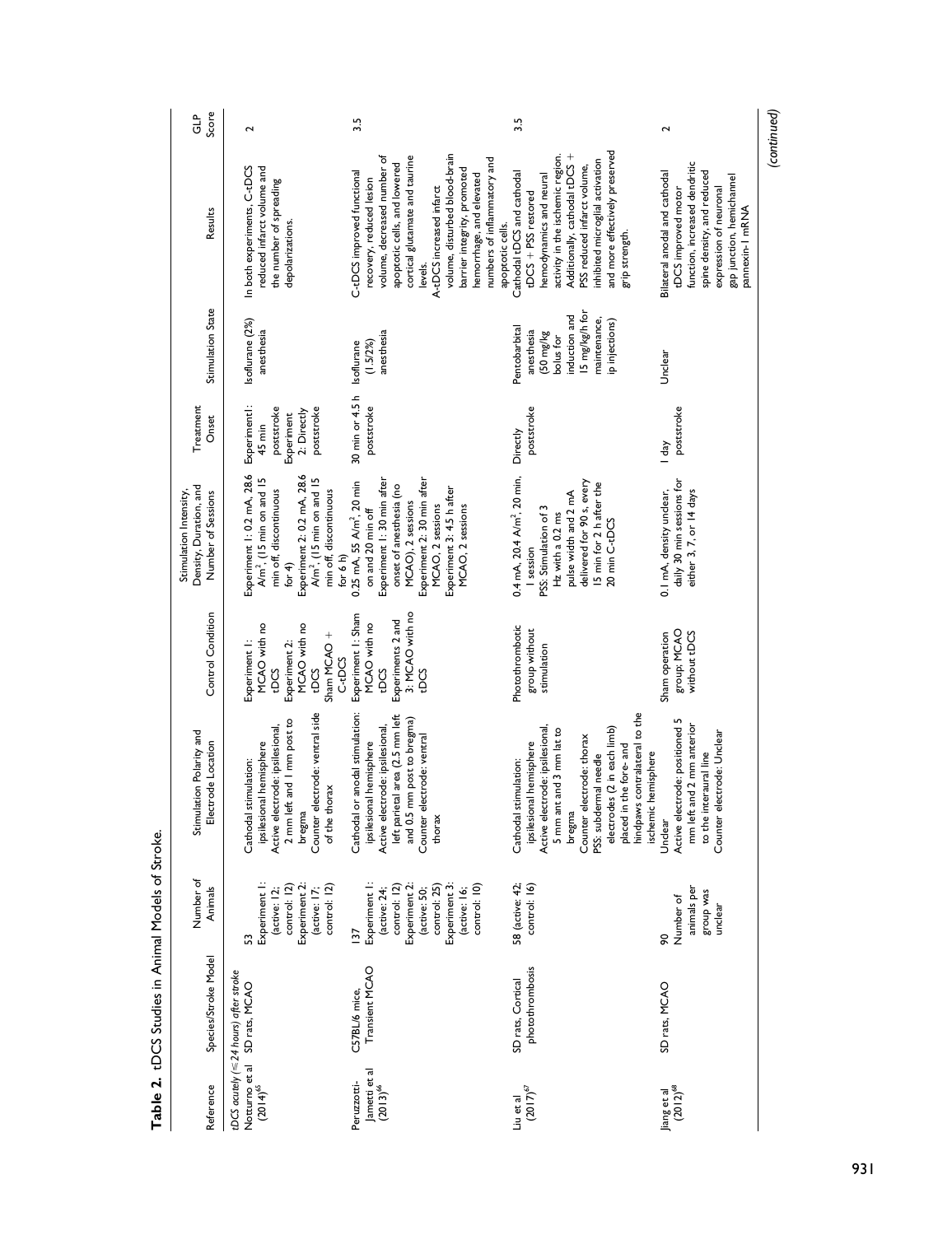| Anodal stimulation: ipsilesional<br>30 (active: 20;<br>control: 10)                                                                                                                                                                                                     |
|-------------------------------------------------------------------------------------------------------------------------------------------------------------------------------------------------------------------------------------------------------------------------|
| tDCS<br>Active electrode: ipsilesional<br>Counter electrode: anterior<br>aspect of the chest<br>border zone of MI<br>hemisphere                                                                                                                                         |
| MCAO exercise<br>group; MCAO<br>group with no<br>tDCS<br>Cathodal or anodal stimulation:<br>Counter electrode: attached to<br>mm left and 2 mm ant to the<br>Active electrode: ipsilesional, 3<br>ipsilesional hemisphere<br>the trunk of the animal<br>interaural line |
| MCAO with sham-<br>Cathodal or anodal stimulation:<br>Counter electrode: positioning<br>Active electrode: ipsilesional,<br>bregma $AP + 2.0$ mm, ML<br>ipsilesional hemisphere<br>$+2.0$ mm<br>unclear                                                                  |

rvorernavors.rv, and no-poseror, and anchor,rr-to-to, anous usual and the cerebral artery occlusion; ML, mediolateral; post, posterior; PSS, peripheral sensory stimulation; SD, Sprague Dawley; SVZ, subventicular<br>zone; tDC laboratory Practice; lat, lateral; MAP-2, microtubule associated protein-2; MCAO, middle cerebral artery occlusion; ML, mediolateral; post, post, posterior; PSS, peripheral sensory stimulation; SD, Sprague Dawley; SVZ, sub zone; tDCS, transcranial direct current stimulation.

**Table 2. (continued)**

Table 2. (continued)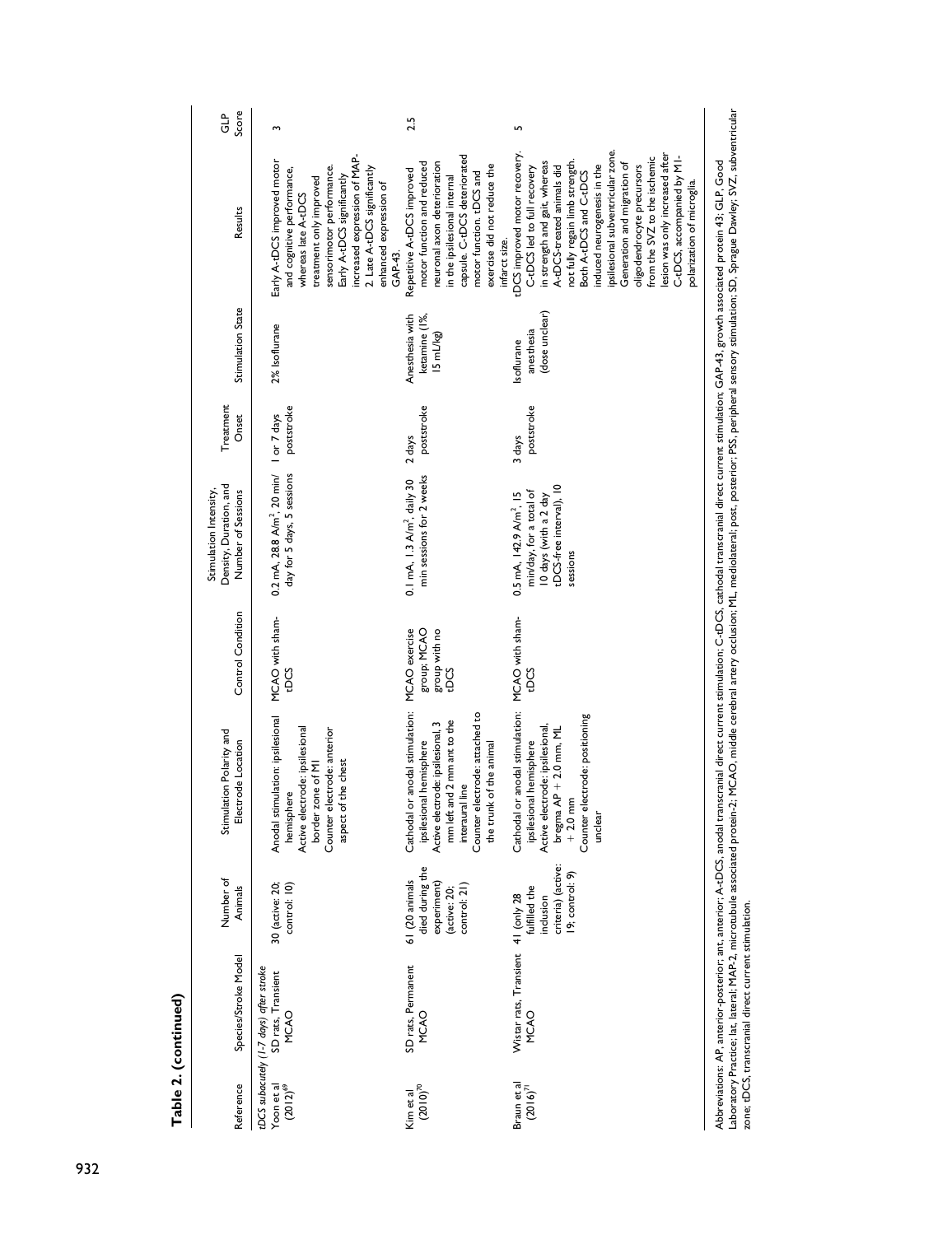mice/mouse, gerbil, large animals/nonhuman primate), for animal models of stroke involving treatment with rTMS, revealed 12 scientific articles published between 2003 and October 2017.<sup>30-41</sup> These articles (summarized in Table 1) applied rTMS after experimental stroke to assess (1) effects on ischemic tolerance,  $3^{30}$  (2) underlying therapeutic mechanisms,  $30-35,39,40$  (3) the additive effect of TMS when combined with other therapies,  $36-38$  and (4) the effect of rTMS on gene expression.<sup>41</sup> These studies applied TMS using coils of different shapes and sizes. Either circular or figure-of-eight coils were used, with outer diameter sizes ranging from 12 to 60 mm or 20 to 70 mm, respectively. Figure-of-eight coils generally provide more focal stimulation<sup>42</sup>; however, the use of smaller circular TMS coils may improve focality in the small rodent brain.<sup>43</sup>

#### *rTMS Before Stroke*

One study has been published in which rTMS was applied prior to experimental stroke. In this study, Fujiki and colleagues found that rTMS before a transient ischemic insult in adult gerbil brain induced ischemic tolerance preventing delayed neuronal death in the hippocampus.<sup>30</sup> The extent of neuronal preservation following rTMS was dependent on the stimulation paradigm, as well as on the interval between stimulation and ischemic stroke. Maximal neuronal preservation and protection was accomplished after the application of 25 Hz rTMS (for at least 128 seconds) at 48 hours before ischemia. This study suggests a potential role for NIBS as a pretreatment in patients undergoing procedures that may induce transient brain ischemia.

#### *rTMS Acutely (*⩽*24 Hours) After Stroke*

The application of rTMS directly after permanent middle cerebral artery occlusion (MCAO) in rats has reportedly led to neuroprotection and improved behavioral outcomes. $31$ Following longitudinal treatment with low-frequency (0.5 Hz) rTMS to a nonspecified region of interest for different periods of time (7, 14, 21, and 28 days), Zhang et al found a significant improvement in functional recovery, based on a neurological severity score, as compared with untreated rats. However, these results should be treated with care as statistical testing involved multiple *t*-testing of differences between 10 experimental groups, without a prior ANOVA (analysis of variance) or correction for multiple comparisons, which could have led to type I (false positive) errors. It was also reported that rTMS-treated animals showed a substantial increase in the expression of c-Fos (at days 7, 14, 21, and 28) and brain-derived neurotrophic factor (at days 7, 14, and 21) in cortical tissue surrounding the infarct area. The authors speculated that rTMS-induced c-Fos expression, indicative of neuronal activation, subsequently led to upregulation of brain-derived neurotrophic factor

expression, which could contribute to improved outcome after stroke.<sup>23,31</sup>

Underlying biological mechanisms of rTMS treatment in the acute phase after ischemic stroke were also explored by Feng and colleagues.<sup>32</sup> Their study focused on the effect of rTMS on ATP content and microtubule associated protein-2 expression. Microtubule associated protein-2, a highmolecular-weight protein, mainly present in mature neurons, plays an important role in mitochondrial axonal transport, maintaining the structural integrity of neurons, and acts in synapse formation and dendrite plasticity.<sup>32,44,45</sup> A reduction of microtubule associated protein-2 expression due to an ischemic lesion might decrease mitochondrial axonal transport, leading to reduced ATP availability and eventually neuronal death.<sup>46-49</sup> Rats treated with ipsilesional high-frequency (20 Hz) rTMS paradigms, starting 1 hour after transient MCAO, revealed significantly increased ATP content and microtubule associated protein-2 expression in the affected hemisphere, compared with lower frequency rTMS (5 Hz) and untreated sham/control groups. The increased microtubule associated protein-2 expression following high-frequency rTMS might suggest ongoing processes of neuronal repair. $50$ 

Repetitive TMS treatment (for 7 days) initiated 1 hour after transient ischemia has also been reported to reduce apoptosis. In a study by Gao and colleagues, ipsilesional high-frequency rTMS (20 Hz) resulted in significantly reduced numbers of caspase-3 positive cells and an increased ratio of anti-apoptotic Bcl-2 over pro-apoptotic Bax in the affected hemisphere, compared with control groups without rTMS treatment.<sup>33</sup> Ipsilesional high-frequency rTMS treatment also reduced the infarct volume and improved the neurological outcome, which could be explained by the blocking of apoptosis and the maintenance of glucose utilization in the ischemic hemisphere as observed with fluorodeoxyglucose microPET.

Anti-apoptotic effects of ipsilesional high frequency (10 Hz) rTMS (for 7 days) were also observed when introduced 24 hours after stroke.<sup>34</sup> Compared with an untreated stroke group, rTMS significantly reduced apoptosis in the CA1 region of the hippocampus after poststroke stimulation. Along with reduced neuronal apoptosis, neurogenesis was enhanced in the hippocampi of the rTMS group, which was accompanied by improved cognitive function in the Morris water maze task. The validity of these positive treatment effects is difficult to judge as the total number of included animals and group sample sizes were vaguely reported for this study.

Repetitive TMS-induced enhancement of poststroke neurogenesis has also been demonstrated by an earlier study from the same research group. In this study, Guo and colleagues applied 10 Hz rTMS treatment (for 7 days) to the lesioned hemisphere starting 24 hours after transient MCAO in rats.35 This significantly increased the proliferation of adult neural stem cells in the ipsilateral subventricular zone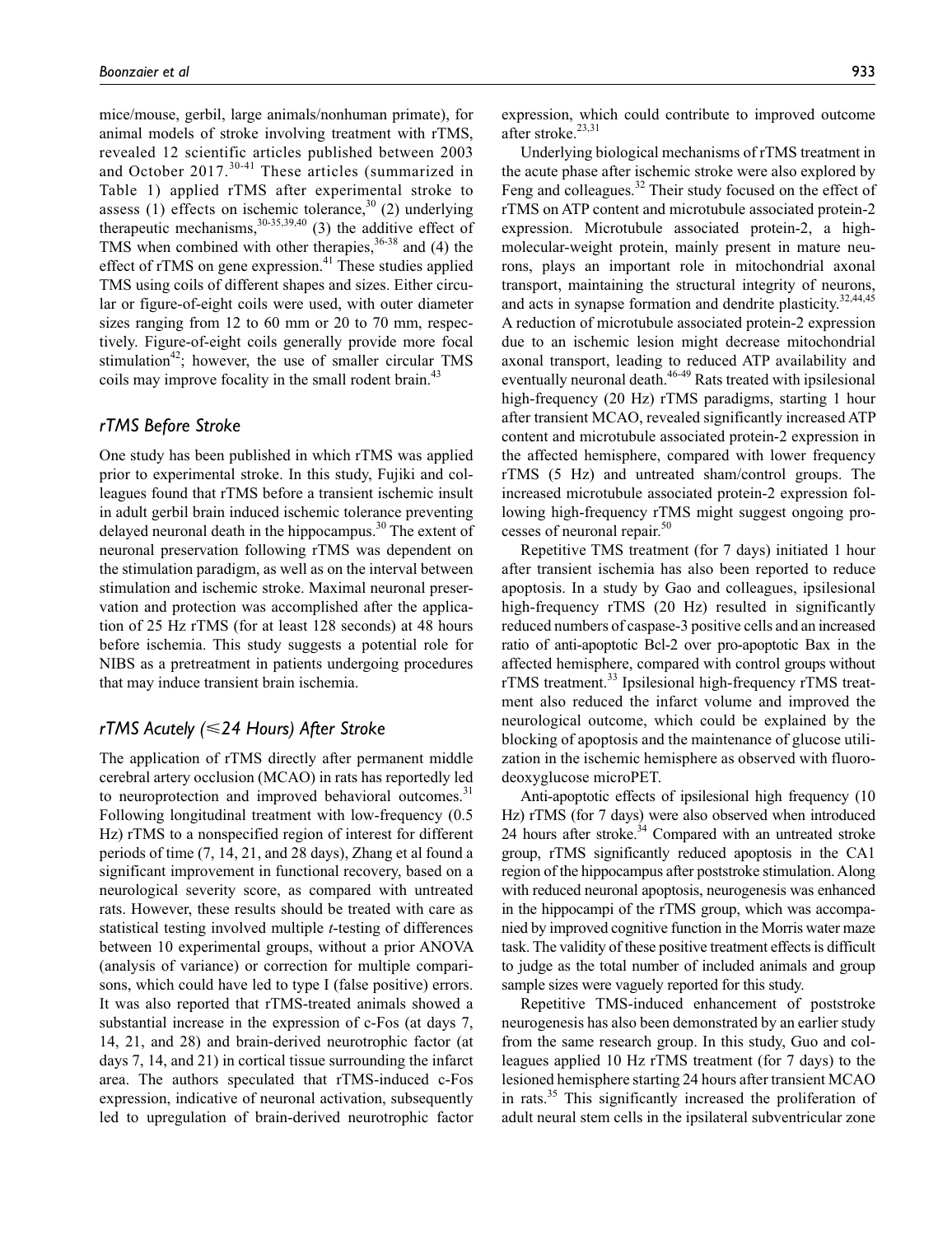and upregulated micro RNA-25 in the ischemic cortex, as compared with sham-operated and untreated model groups.<sup>35</sup> Unfortunately, this study lacked a sham rTMS group. Other researchers have demonstrated the potential of rTMS to promote the proliferation of adult neural stem cells in healthy rat brain, $51$  which corroborates the hypothesis that rTMS may enhance poststroke neurogenesis.

# *rTMS Combined With Other Treatments Acutely (*⩽*24 Hours) After Stroke*

Some studies have combined TMS with other therapies, such as peripheral nerve stimulation,  $36$  electro-acupuncture,  $37$ and granulocyte-colony stimulating factor (G-CSF) administration, $38$  for the treatment of stroke. Conjoint electrical stimulation of a peripheral nerve (ipsilesional to the lesion) and contralateral motor cortex stimulation using TMS is also referred to as paired associative stimulation, a method that can induce long-lasting changes in cortical excitability.<sup>52</sup> Following daily paired associative stimulation for 5 consecutive days, starting 24 hours after permanent MCAO in rats, Shin et al found that the motor behavioral index (7 days poststroke) was significantly higher in the stimulation group than in the sham-stimulated group.<sup>36</sup>

The combination of rTMS and electro-acupuncture may improve learning and memory abilities in rats, as shown by Li et al.<sup>37</sup> In this study, electro-acupuncture electrodes were inserted at Baihui (right midpoint of the parietal bone) and Dazhui (posterior midline) points; however, the rTMS target region/hemisphere was not defined. The combination of 0.5 Hz rTMS with electro-acupuncture treatment (for 14 days) appeared to have an anti-apoptosis effect, by altering the expression of caspase-3 (reduced expression) and Bcl-2 (increased expression) in peri-infarct tissue. Additionally, improved learning and memory abilities in the treatment groups were demonstrated by shorter escape latency times in the Morris water maze task, compared with control groups. Treatment started either at 6, 12, 24, 48, or 72 hours after transient MCAO and was found to be most effective when started 24 hours poststroke.

An attempt to use rTMS to enhance the neuroprotective effects of cytokine G-CSF, by administering treatment directly following permanent MCAO in rats, has been unsuccessful. $38$  G-CSF and its receptors are widely expressed in the central nervous system and involved in various processes that can contribute to neuroprotection and neurorepair, such as anti-apoptosis, neurogenesis, antiinflammation, cellular growth, arteriogenesis, anti-oxidation, and stem cell recruitment.<sup>53</sup> In animal models, administration of G-CSF has reportedly reduced ischemic infarct volume and facilitated functional recovery, particularly after transient cerebral ischemia.<sup>54</sup> Beom et al hypothesized that the combination of G-CSF treatment with ipsilesional rTMS would enhance the effects of G-CSF and

reduce its adverse effects (splenomegaly, headache, bone pain, and emergence of bone marrow disease).<sup>38</sup> However, the combination therapy of G-CSF (for 5 days) and ipsilesional high-frequency rTMS (for 2 weeks) exerted a deleterious effect on functional recovery. Beom et al speculated this may be related to the reduced expression of angiogenic mechanisms, enhanced inflammatory responses, or inappropriate timing.<sup>38</sup> These findings are contradictory to results from other experimental studies that reported improvements in motor function, increased neurogenesis, and reduced apoptosis after single treatment with  $G-CSF<sup>54</sup>$ or rTMS.<sup>33-35</sup>

## *rTMS Subacutely (1-7 Days) After Stroke*

Neuroprotective and neurotrophic effects of rTMS have also been reported when treatment was initiated in the subacute phase, that is, between 1 and 7 days, after experimental stroke. Yoon and colleagues performed daily ipsilesional high-frequency (10 Hz) rTMS between 4 and 18 days after transient MCAO.<sup>39</sup> This therapeutic paradigm resulted in enhanced functional improvement in the beam balance test, and reduced neuronal apoptosis, as compared with a sham stimulation group.<sup>39</sup>

Three days after transient MCAO in rats, Luo and colleagues started ipsilesional 20 Hz rTMS or intermittent theta burst stimulation for 10 days. $40$  Both stimulation protocols promoted neurogenesis in the ipsilateral subventricular zone, and increased neural progenitor cell migration in the peri-infarct striatum, as compared with a control group, a sham-operated group, and a TMS-stimulated sham-operated group. Assessment of neurological function revealed significant main effects of group and time at 14 days after stroke, but there was no significant interaction between the 2 factors.

Ljubisavljevic and colleagues investigated the effects of 4 different ipsilesional rTMS protocols (1 Hz, 5 Hz, continuous and intermittent theta burst stimulation—starting 3 days poststroke) on gene expression after transient MCAO in rats.<sup>41</sup> Compared with the untreated stroke group, the theta burst stimulation protocols induced significant improvement in behavioral deficit scores, without affecting infarct size, after 2 weeks of treatment. Changes in gene expression were largely dependent on stimulation frequency and pattern. Nonetheless, rTMS generally upregulated a large range of genes involved in neuroprotection, neurotransmission, angiogenesis, neural repair, and neuronal plasticity.

# **Transcranial Direct Current Stimulation in Stroke Models**

Over the past couple of years, the use of tDCS as a therapy for psychiatric and neurological disorders has been increasingly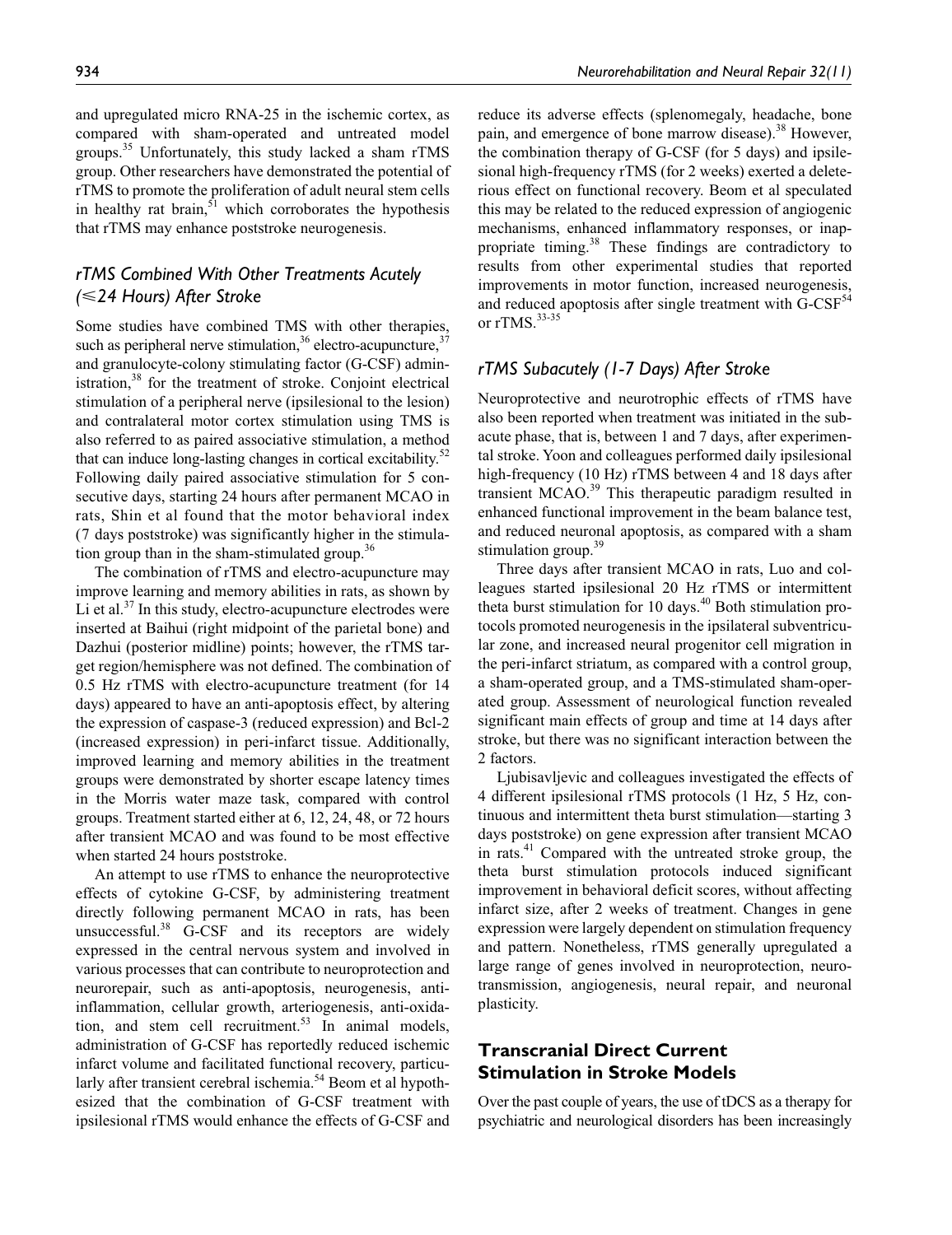investigated in clinical as well as preclinical studies.<sup>55,56</sup> For application of tDCS in animal models, the majority of studies have employed an electrode montage similar to a setup that has been originally described by Liebetanz et al.<sup>57</sup> In this approach, a small, plastic jacket  $(3.5 \text{ mm}^2 \text{ contact area})$  is fixed onto the cranium using nontoxic cement. Saline and a wire electrode are inserted into the plastic jacket before stimulation. In addition to the unilateral epicranial electrode, a large rubber-plate electrode (counter electrode) is placed onto the thorax of the animal. A weak, constant, electrical current (0.1  $\mu$ A to 10 mA) can then be applied transcranially.<sup>58</sup> Safety guidelines for the application of cathodal<sup>58</sup> and anodal<sup>59</sup> tDCS protocols in animals have been defined. Unlike TMS, tDCS currents do not evoke action potentials, but rather modify the transmembrane neuronal potential and modulate the firing rate of individual neurons in response to supplementary  $inputs.<sup>60</sup>$ 

Transcranial DCS treatment has shown therapeutic potential in animal models of Alzheimer's disease, <sup>61</sup> epilepsy, $62$  neuropathic pain, $63$  Parkinson's disease,  $64$  and stroke.<sup>65-71</sup> An in-depth literature search, with various combinations of keywords (eg, noninvasive brain stimulation, transcranial direct current stimulation, tDCS, cerebral/ stroke/ischemia/infarct, disease/animal model, animal, rodent, rat, mice/mouse, gerbil, large animals/nonhuman primate), for animal models of stroke involving treatment with tDCS, revealed 7 articles published between 2010 and October 2017 (summarized in Table 2). These articles aimed to assess the safety and efficacy of tDCS in acute to subacute stroke,<sup>65-68</sup> and to identify which functional<sup>69</sup> and cellular $70,71$  changes are associated with tDCS-induced recovery after stroke.

#### *tDCS Acutely (*⩽*24 Hours) After Stroke*

In the first hours following experimental stroke, cathodal tDCS has been shown to significantly reduce the number of peri-infarct depolarizations,<sup>65</sup> which are believed to contribute to infarct growth.<sup>72</sup> Following discontinuous ipsilesional cathodal stimulation for either 4 hours (starting 45 minutes after MCAO) or 6 hours (starting directly after MCAO) the infarct volume was significantly reduced by 20% or 30%, respectively, compared with nonstimulated MCAO control groups.<sup>65</sup> Accordingly, the degree of infarct reduction correlated with the extent of cathodal tDCSinduced decrease in peri-infarct depolarizations. In correspondence with these results, Peruzzotti-Jametti and colleagues found that ipsilesional cathodal tDCS for 30 minutes, starting 4.5 hours after transient MCAO in mice, had a significantly favorable treatment effect compared with sham-stimulation and anodal tDCS.<sup>66</sup> Cathodal tDCS led to reduced edema and inflammation, decreased the number of apoptotic cells, and lowered cortical glutamate, creatine, and taurine levels. Consequently, the cytoarchitecture

of the cerebral cortex was relatively preserved after cathodal tDCS, resulting in smaller infarct volume and better functional recovery.

The combination of ipsilesional cathodal tDCS and peripheral sensory stimulation of the contralateral forelimb has also been shown to be therapeutically beneficial. Mice treated with this therapeutic strategy immediately after photothrombotic stroke in the sensorimotor cortex showed improved perilesional hemodynamics and enhanced recovery of neural activity in the first hours after stroke as compared with untreated animals and tDCS-treated animals without combined peripheral sensory stimulation. $67$ Subsequently, this combination therapy resulted in reduced microglial activation, smaller infarct volumes, and better preserved grip strength 2 days after stroke.

Improved motor function has also been observed by Jiang and colleagues, who allegedly applied repetitive tDCS in rats through the implantation of pericranium electrodes.68 However, from the article's Methods section it is unclear whether the authors indeed applied tDCS or a 10 Hz transcranial alternating current stimulation protocol. Nonetheless, the authors found that daily stimulation (starting 1 day after permanent MCAO) resulted in a significant increase of dendritic spine density in the cortex, compared with control groups, on several time points (days 3, 7, and 14) poststroke. In addition, the expression of hemichannel pannexin-1 mRNA, which is potentially involved in hypoxic depolarizations, was reduced.<sup>68</sup>

In contrast to the reported positive effects of cathodal tDCS applied to the ipsilesional hemisphere in the acute phase after stroke, ipsilesional anodal tDCS has been shown to result in elevated numbers of inflammatory cells, augmented instability of the blood-brain barrier, and increased hemorrhage and infarct volume in the first hours after stroke.<sup>66</sup>

## *tDCS Subacutely (1-7 Days) After Stroke*

Several studies have explored the effects of tDCS applied in the subacute phase of stroke. Yoon and colleagues applied repetitive ipsilesional anodal tDCS for 5 days, starting either 1 day (early treatment) or 1 week (late treatment) after transient MCAO in rats. $69$  Both treatment groups showed an improvement in cognitive performance and motor function scores; however, motor function improvement was slightly better in the late treatment group. Their immunohistochemical findings revealed significantly increased levels of microtubule associated protein-2 and growth associated protein-43 (a neuronal plasticity marker) in the perilesional and contralesional cortices in both treatment groups, which correlated with the cognitive and motor improvements. Magnetic resonance imaging and spectroscopy data showed that anodal tDCS did not affect infarct volume or metabolite levels.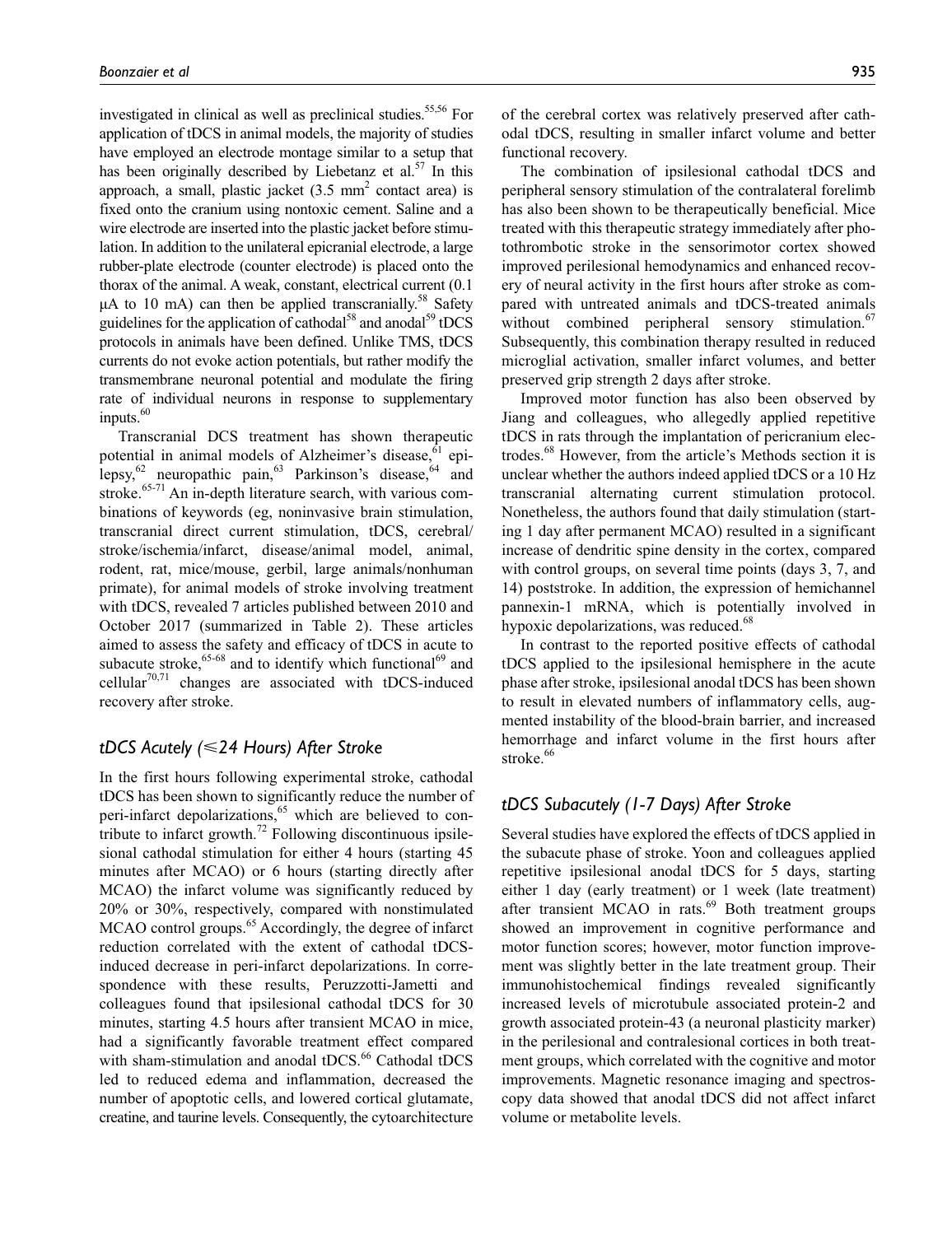Improved motor function was also observed in a study by Kim et al, where ipsilesional anodal tDCS treatment was applied over a period of 2 weeks, starting 2 days after permanent MCAO in rats.<sup>70</sup> Histologically, no clear changes were observed in infarct volume; nonetheless, axonal integrity in the ipsilesional internal capsule was better preserved. Repetitive ipsilesional cathodal tDCS, however, was associated with diminished functional recovery at 16 days postinfarct. The authors speculated that cathodal tDCS may have contributed to the already decreased excitability of the infarcted brain, thereby suppressing recovery mechanisms. The latter findings are in contrast with a recent study by Braun et al, in which accelerated functional recovery and neurogenesis after transient MCAO in rats were observed in response to ipsilesional delivery of either anodal or cathodal tDCS when applied 3 days after stroke.<sup>71</sup> In this study, different aspects of motor function were influenced depending on the polarity of stimulation. For example, limb strength and gait were fully restored in animals treated with cathodal tDCS, whereas anodal tDCS-treated animals regained their gait, but not their full limb strength. Furthermore, cathodal tDCS triggered the generation and migration of oligodendrocyte precursors from the subventricular zone toward the ischemic lesion alongside an M1-polarization of microglia. The effect of cathodal tDCS on these cellular processes might have resulted in increased functional recovery as compared with the anodal tDCStreated group.

Contradictory findings by Kim et al<sup>70</sup> and Braun et al<sup>71</sup> on the effects of cathodal tDCS on motor recovery may have been due to differences in the stroke model (permanent vs transient MCAO, respectively), the stimulation protocol, or the anesthesia during tDCS.

## **Discussion**

We reviewed the main findings of 19 studies that applied either rTMS or tDCS transcranially in small rodents after experimental stroke. In general, most articles reported stimulation-induced tissue preservation or functional improvement after stroke, as compared with either untreated stroke control or sham stimulation groups. Several advantageous effects, including ischemic tolerance, neuroprotection, and neurorepair, mediated by molecular mechanisms involved in anti-apoptosis, neurogenesis, and neuroplasticity, were measured after rTMS and tDCS.

Only a few preclinical studies have directly compared the effects of different stimulation paradigms, and so far the majority of published rTMS and tDCS studies only assessed stimulation of the lesioned hemisphere. Moreover, ipsilesional high-frequency rTMS or intermittent theta burst stimulation appear to be more favorable for the induction of ischemic tolerance and expression of factors involved in preservation or recovery of postischemic tissue

as compared with ipsilesional low-frequency rTMS or continuous theta burst stimulation.30,32,33,35,41 The latter inhibitory paradigms may have more significant therapeutic potential when applied to the contralesional hemisphere, as demonstrated in clinical stroke studies.<sup>73-75</sup> The combination of rTMS with adjunct therapy in experimental stroke models has yielded both positive (paired associative stimulation,  $36$  rTMS plus electro-acupuncture  $37$ ) and negative results ( $rTMS$  plus  $G-CSF<sup>38</sup>$ ), and clearly requires further investigation.

The reviewed tDCS studies point toward neuroprotective and neurorestorative effects in animal stroke models, which depend on the polarity and onset of stimulation treatment. Cathodal tDCS of the ipsilesional hemisphere within minutes to hours after stroke reduced progression of ischemic damage.<sup>65,66</sup> Additionally, the therapeutic benefits of cathodal tDCS may be enhanced when combined with peripheral sensory stimulation, resulting in preservation of neurovascular function and improved functional recovery.<sup>67</sup> On the other hand, hyperacute ipsilesional anodal tDCS led to progression of degenerative processes.<sup>66</sup> Repetitive cathodal and/or anodal tDCS of the ipsilesional hemisphere during later stages after stroke may promote various recovery-enhancing factors,<sup>68-71</sup> although this depends on poststroke timing. $69,70$ 

The optimal therapeutic time window, in combination with the preferred stimulation protocol, for poststroke NIBS treatment has yet to be determined. From the current review, it seems that the application of rTMS can have advantageous effects irrespective of treatment onset. The onset of poststroke rTMS treatment will, however, affect the extent to which different neuroprotective and neurorestorative molecular mechanisms are influenced, which depend on various stroke characteristics (eg, type, location, and severity of stroke; age; comorbidities; etc). Similarly, the optimal stimulation parameters and duration may vary.

Similar to NIBS studies in stroke patients, the reviewed studies in animal stroke models employed variable protocols, and treatment efficacy was assessed with different outcome parameters, making it difficult to directly compare interventions and to determine the exact translational value of the applied stimulation protocols.<sup>76</sup> Repetitive TMS was applied with either circular or figure-of-eight coils, with outer diameter sizes ranging from 12 to 60 mm or 20 to 70 mm, respectively. Focal stimulation with relatively large figure-of-eight coils can be achieved in rodents by secure fixation and lateralized coil positioning.<sup>77</sup> However, the majority of the reviewed rTMS studies reported stimulation of the animals while being restraint by hand and conscious, which has most likely negatively affected the focality of the stimulation. Additionally, stimulation frequencies (0.5-50 Hz), intensities (80% to 200% of the resting motor threshold), and number of pulses per session varied extensively between studies (see Table 1). In stroke patients, rTMS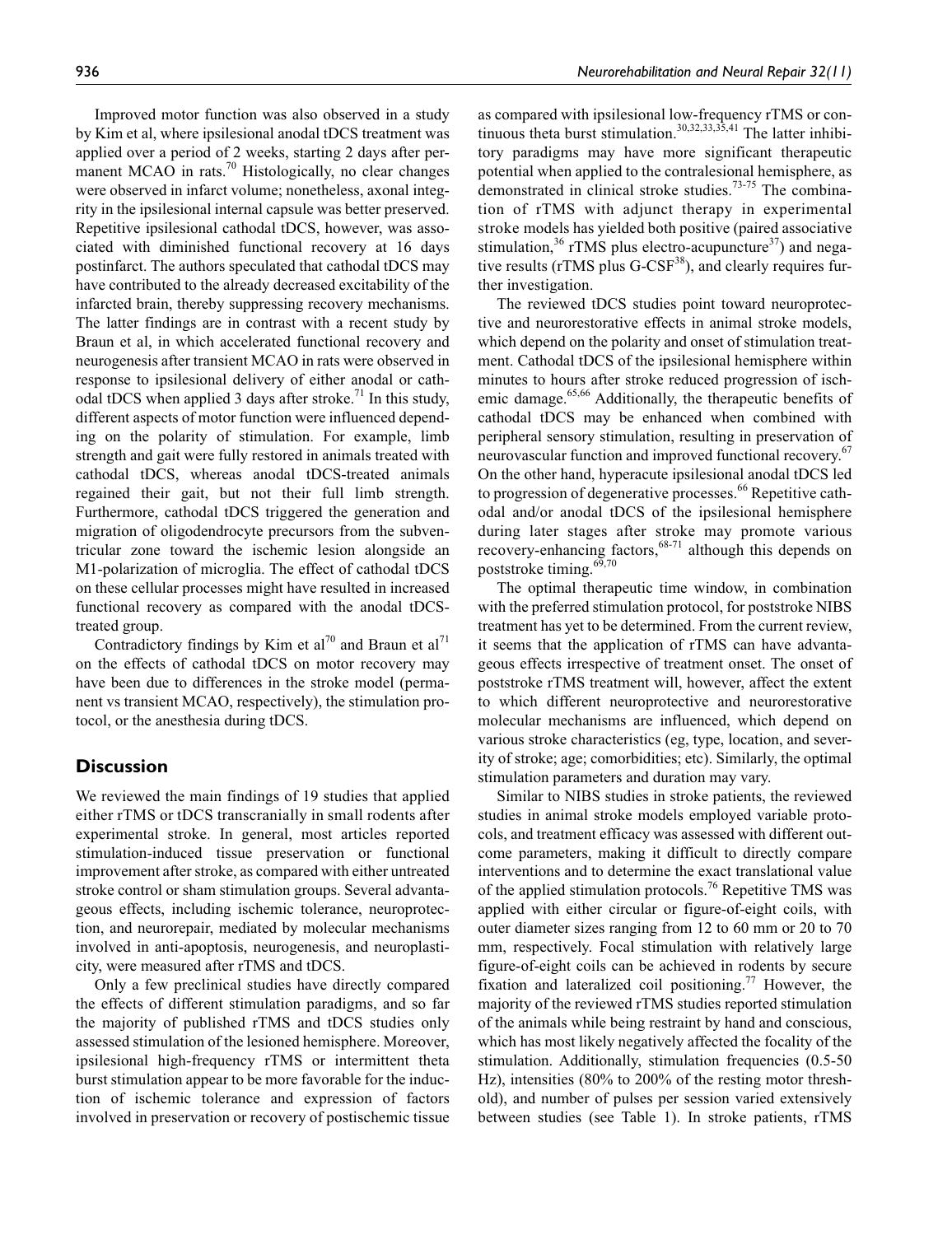above 25 Hz and 130% of the resting motor threshold has been applied infrequently,<sup>75,76</sup> as stimulation at high frequencies and intensities is considered unsafe and increases the risk of seizures.78

Like the rTMS studies, the tDCS studies showed variability in terms of equipment, regions of interest, and stimulation intensity, density, and duration (see Table 2). Notably, unlike the rTMS studies, in all reviewed publications, animals were anesthetized during tDCS. The effect of (different types of) anesthesia on tDCS outcome remains largely unknown and requires further investigation. In the majority of the reported tDCS studies, stimulation parameters were within the safety limits specified by Liebetanz and colleagues.58 However, recent anodal tDCS studies have reported the detection of lesions at electrode current densities of 47.8 A/m<sup>2 79</sup> and 20.0 A/m<sup>2</sup>,<sup>59</sup> which is significantly below the previously reported safety threshold of 149.9  $A/m^2$ using cathodal tDCS.<sup>58</sup> This suggests that the safety threshold for lesion induction using tDCS could have been underestimated. The  $20.0 \text{ A/m}^2$  lesion threshold for anodal stimulation is at least more than 10-fold higher than the typical electrode current density of 0.28 to 2.0  $A/m<sup>2</sup>$  utilized in human studies. $80,81$  The application of lower stimulation parameters is therefore recommended in future tDCS studies of animal models, to improve the validity of the data and to facilitate translation to the clinic.<sup>82</sup>

We observed that many of the included studies were of relatively low quality based on the GLP assessment criteria<sup>21</sup> (Tables 1 and 2). Therefore, we cannot rule out that some of the reported findings might have been confounded by bias and could overstate the neuroprotective efficacy of rTMS and tDCS, similar to what has been reported for preclinical stroke drug trials. $83$  We found that none of the included studies in this review described how the sample size was calculated or whether allocation concealment was implemented. Only 37% of the studies specified inclusion/exclusion criteria based on lesion size, cerebral perfusion status, or behavior poststroke. Exclusion of animals was poorly reported. Only 47% of the studies reported both the strain and source of the animals, and the age of animals was often unclear. The majority of studies reported potential conflicts of interest (79%), blinding of outcome assessment (63%), and random allocation to experimental groups (74%), although the method of randomization was generally not mentioned.

## **Conclusion**

Even though the number of studies that assessed NIBS in animal models of stroke is still limited, the recoveryenhancing effects are encouraging and reflect the translational value of these investigations. Treatments with rTMS and tDCS in animal stroke models have shown that different protocols can have positive influences on functional recovery through ways of neuroprotection or neurorepair. However, the exact therapeutic mechanisms of rTMS and tDCS remain incompletely characterized. Furthermore, it should be mentioned that the limited number of reports of negative or null effects, and the relatively low study quality of several articles, might reflect a publication bias. Preclinical research on modes of action of different NIBS protocols in animal stroke models can provide critical information for the development of NIBS strategies for effective treatment after stroke. Consequently, prospective studies should investigate the effects of multiple stimulation protocols at different time points after stroke, on both the ipsilesional and contralesional hemispheres, to be able to identify optimal treatment protocols that would maximally enhance functional recovery. Prior computer simulations of the induced electrical field can provide essential insights in the location and focality of the stimulation approaches in rodent brain.43,84 Additionally, the rationale and criteria for the selection of the study parameters should be made explicit. Ideally, these studies would follow recent guidelines for preclinical stroke treatment studies, involving randomization and blinded assessments, $2^{1,85}$  and include measures of behavioral outcome and (image-based) markers of neuroprotection and neurorepair that are straightforwardly translatable to the clinic.

#### **Declaration of Conflicting Interests**

The authors declared no potential conflicts of interest with respect to the research, authorship, and/or publication of this article.

#### **Funding**

The authors disclosed receipt of the following financial support for the research, authorship, and/or publication of this article: This work was supported by the Netherlands Organization for Scientific Research (VICI 016.130.662).

#### **References**

- 1. Bennette DA, Krishnamurthi RV, Barker-Collo S, et al; Global Burden of Diseases, Injuries, and Risk Factors 2010 Study Stroke Expert Group. The global burden of ischemic stroke: findings of the GBD 2010 study. *Glob Heart*. 2014;9:107-112. doi:10.1016/j.gheart.2014.01.001
- 2. Langhorne P, Coupar F, Pollock A. Motor recovery after stroke: a systematic review. *Lancet Neurol*. 2009;8:741-754. doi:10.1016/S1474-4422(09)70150-4
- 3. Claflin ES, Krishnan C, Khot SP. Emerging treatments for motor rehabilitation after stroke. *Neurohospitalist*. 2015;5:77- 88. doi:10.1177/1941874414561023
- 4. Pollock A, Farmer SE, Brady MC, et al. Interventions for improving upper limb function after stroke. *Cochrane Database Syst Rev*. 2014;(11):CD010820. doi:10.1002/14651858. CD010820.pub2
- 5. Palm U, Ayache SS, Padberg F, Lefaucheur JP. Non-invasive brain stimulation therapy in multiple sclerosis: a review of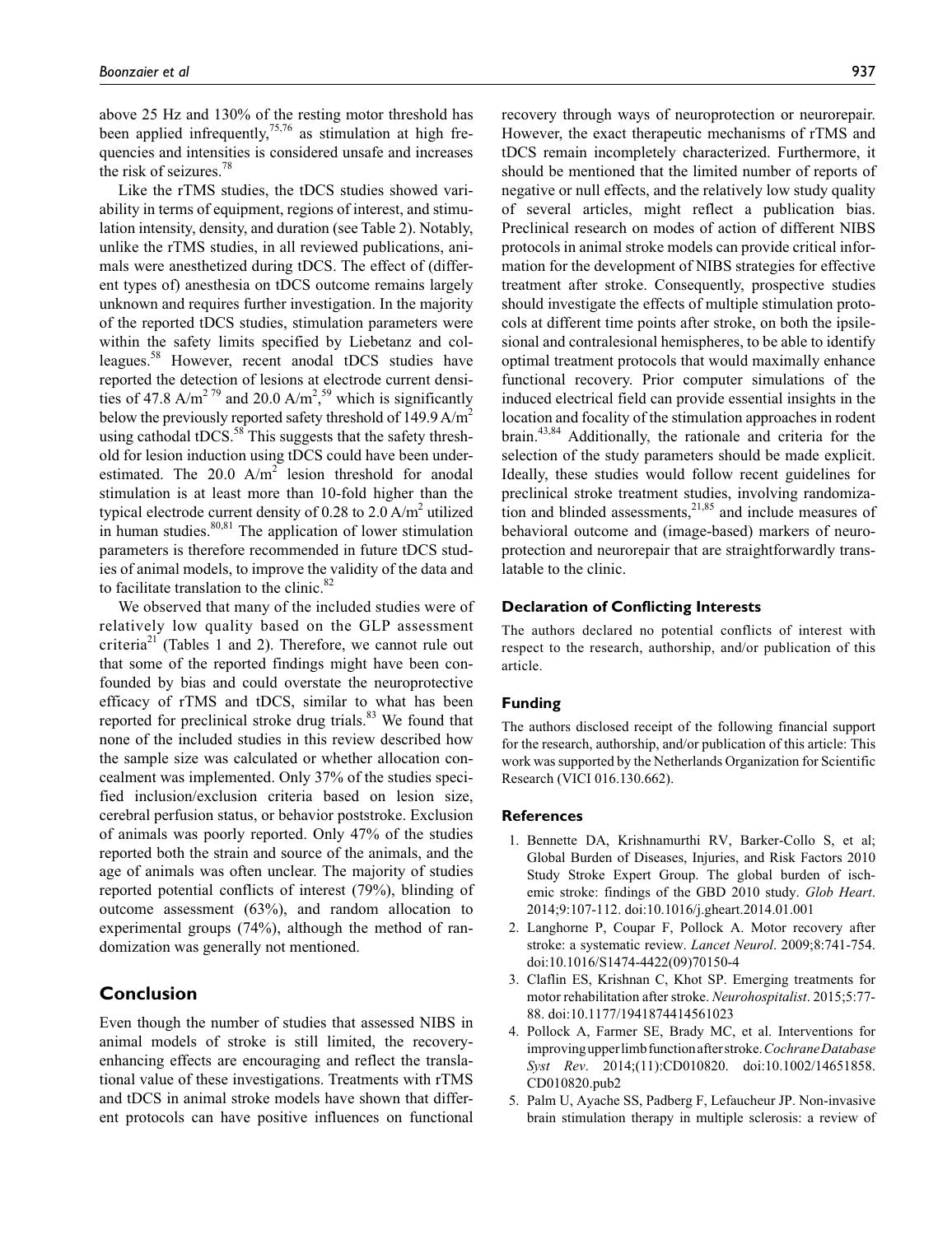tDCS, rTMS and ECT results. *Brain Stimul*. 2014;7:849-854. doi:10.1016/j.brs.2014.09.014

- 6. Hatem SM, Saussez G, Faille MD, et al. Rehabilitation of motor function after stroke: a multiple systematic review focused on techniques to stimulate upper extremity recovery. *Front Hum Neurosci*. 2016;10:442. doi:10.3389/fnhum.2016.00442
- 7. Takeuchi N, Izumi SI. Noninvasive brain stimulation for motor recovery after stroke: mechanisms and future views. *Stroke Res Treat*. 2012;2012:584727. doi:10.1155/2012/584727
- 8. Murase N, Duque J, Mazzocchio R, Cohen L. Influence of interhemispheric interactions on motor function in chronic stroke. *Ann Neurol*. 2004;55:400-409.
- 9. Nowak DA, Grefkes C, Ameli M, Fink GR. Interhemispheric competition after stroke: brain stimulation to enhance recovery of function of the affected hand. *Neurorehabil Neural Repair*. 2009;23:641-656. doi:10.1177/1545968309336661
- 10. Takeuchi N, Tada T, Toshima M, Matsuo Y, Ikoma K. Repetitive transcranial magnetic stimulation over bilateral hemispheres enhances motor function and training effect of paretic hand in patients after stroke. *J Rehabil Med*. 2009;41:1049-1054. doi:10.2340/16501977-0454
- 11. Dayan E, Censor N, Buch ER, Sandrini M, Cohen LG. Noninvasive brain stimulation: from physiology to network dynamics and back. *Nat Neurosci*. 2013;16:838-844. doi:10.1038/nn.3422
- 12. Pelletier SJ, Cicchetti F. Cellular and molecular mechanisms of action of transcranial direct current stimulation: evidence from in vitro and in vivo models. *Int J Neuropsychopharmacol*. 2015;18(2):pyu047. doi:10.1093/ijnp/pyu047
- 13. Fitzgerald PB, Daskalakis ZJ, eds. The mechanism of action of rTMS. In: *Repetitive Transcranial Magnetic Stimulation Treatment for Depressive Disorders*. Berlin, Germany: Springer; 2013:13-27. doi:10.1007/978-3-642-36467-9
- 14. Shafi MM, Westover MB, Fox MD, Pascual-Leone A. Exploration and modulation of brain network interactions with noninvasive brain stimulation in combination with neuroimaging. *Eur J Neurosci*. 2012;35:805-825. doi:10.1111/ j.1460-9568.2012.08035.x
- 15. Teskey G, Kolb B. Post-stroke recovery therapies in animals. In: Cramer SC, Nudo RJ, eds. *Brain Repair After Stroke*. Cambridge, England: Cambridge University Press; 2010:35- 45.
- 16. Schlaug G, Renga V, Nair D. Transcranial direct current stimulation in stroke recovery. *Arch Neurol*. 2008;65:1571-1576. doi:10.1001/archneur.65.12.1571
- 17. Krakauer JW, Carmichael ST, Corbett D, Wittenberg GF. Getting neurorehabilitation right: what can be learned from animal models? *Neurorehabil Neural Repair*. 2012;26:923- 931. doi:10.1177/1545968312440745
- 18. Caleo M. Rehabilitation and plasticity following stroke: insights from rodent models. *Neuroscience*. 2015;311:180- 194. doi:10.1016/j.neuroscience.2015.10.029
- 19. Carmichael ST. Cellular and molecular mechanisms of neural repair after stroke: making waves. *Ann Neurol*. 2006;59:735- 742. doi:10.1002/ana.20845
- 20. Cramer SC. Repairing the human brain after stroke: I. Mechanisms of spontaneous recovery. *Ann Neurol*. 2008;63: 272-287. doi:10.1002/ana.21393
- 21. Macleod MR, Fisher M, O'Collins V, et al. Good laboratory practice: preventing introduction of bias at the bench. *Stroke*. 2009;40:e50-e52. doi:10.1161/STROKEAHA.108.525386
- 22. Wassermann EM, Zimmermann T. Transcranial magnetic brain stimulation: therapeutic promises and scientific gaps. *Pharmacol Ther*. 2012;133:98-107. doi:10.1016/j.pharmthera.2011.09.003
- 23. Tang A, Thickbroom G, Rodger J. Repetitive transcranial magnetic stimulation of the brain: mechanisms from animal and experimental models. *Neuroscientist*. 2015;23:82-94.
- 24. Vahabzadeh-Hagh AM, Muller PA, Gersner R, Zangen A, Rotenberg A. Translational neuromodulation: approximating human transcranial magnetic stimulation protocols in rats. *Neuromodulation*. 2012;15:296-305. doi:10.1111/j.1525- 1403.2012.00482.x
- 25. Wang F, Zhang Y, Wang L, et al. Improvement of spatial learning by facilitating large-conductance calcium-activated potassium channel with transcranial magnetic stimulation in Alzheimer's disease model mice. *Neuropharmacology*. 2015;97:210-219. doi:10.1016/j.neuropharm.2015.05.027
- 26. Feng SF, Shi TY, Fan-Yang, Wang WN, Chen YC, Tan QR. Long-lasting effects of chronic rTMS to treat chronic rodent model of depression. *Behav Brain Res*. 2012;232:245-251. doi:10.1016/j.bbr.2012.04.019
- 27. Rotenberg A, Muller P, Birnbaum D, et al. Clinical neurophysiology seizure suppression by EEG-guided repetitive transcranial magnetic stimulation in the rat. *Clin Neurophysiol*. 2008;119:2697-2702. doi:10.1016/j.clinph.2008.09.003
- 28. Tasset I, Pérez-Herrera A, Medina FJ, Arias-Carrión Ó, Drucker-Colín R, Túnez I. Extremely low-frequency electromagnetic fields activate the antioxidant pathway Nrf2 in a Huntington's disease-like rat model. *Brain Stimul*. 2013;6:84- 86. doi:10.1016/j.brs.2012.03.015
- 29. Lee JY, Kim SH, Ko AR, et al. Therapeutic effects of repetitive transcranial magnetic stimulation in an animal model of Parkinson's disease. *Brain Res*. 2013;1537:290-302. doi:10.1016/j.brainres.2013.08.051
- 30. Fujiki M, Kobayashi H, Abe T, Kamida T. Repetitive transcranial magnetic stimulation for protection against delayed neuronal death induced by transient ischemia. *J Neurosurg*. 2003;99:1063-1069. doi:10.3171/jns.2003.99.6.1063
- 31. Zhang X, Mei Y, Liu C, Yu S. Effect of transcranial magnetic stimulation on the expression of c-Fos and brainderived neurotrophic factor of the cerebral cortex in rats with cerebral infarct. *J Huazhong Univ Sci Technolog Med Sci*. 2007;27:415-418. doi:10.1007/s11596-007-0416-3
- 32. Feng HL, Yan L, Cui LY. Effects of repetitive transcranial magnetic stimulation on adenosine triphosphate content and microtubule associated protein-2 expression after cerebral ischemia-reperfusion injury in rat brain. *Chin Med J (Engl)*. 2008;121:1307-1312.
- 33. Gao F, Wang S, Guo Y, et al. Protective effects of repetitive transcranial magnetic stimulation in a rat model of transient cerebral ischaemia: a microPET study. *Eur J Nucl Med Mol Imaging*. 2010;37:954-961. doi:10.1007/s00259-009-1342-3
- 34. Guo F, Lou J, Han X, Deng Y, Huang X. Repetitive transcranial magnetic stimulation ameliorates cognitive impairment by enhancing neurogenesis and suppressing apoptosis in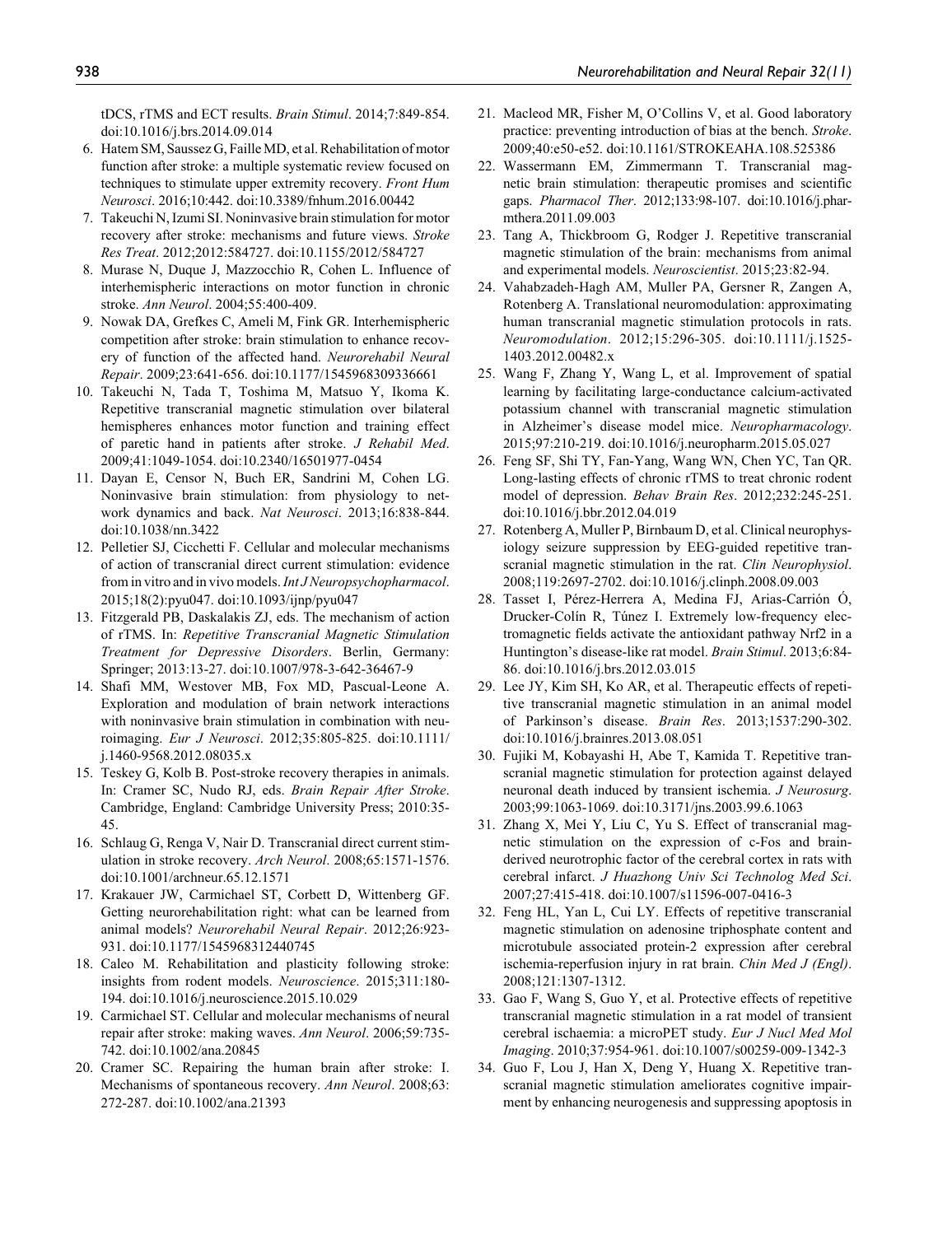the hippocampus in rats with ischemic stroke. *Front Physiol*. 2017;8:559. doi:10.3389/fphys.2017.00559

- 35. Guo F, Han X, Zhang J, et al. Repetitive transcranial magnetic stimulation promotes neural stem cell proliferation via the regulation of MiR-25 in a rat model of focal cerebral ischemia. *PLoS One*. 2014;9:e109267. doi:10.1371/journal. pone.0109267
- 36. Shin HI, Han TR, Paik NJ. Effect of consecutive application of paired associative stimulation on motor recovery in a rat stroke model: a preliminary study. *Int J Neurosci*. 2008;118:807-820. doi:10.1080/00207450601123480
- 37. Li M, Peng J, Song Y, Liang H, Mei Y. Electro-acupuncture combined with transcranial magnetic stimulation improves learning and memory function of rats with cerebral infarction by inhibiting neuron cell apoptosis. *J Huazhong Univ Sci Technolog Med Sci*. 2012;32:746-749. doi:10.1007/s11596- 012-1028-0
- 38. Beom J, Kim W, Han TR, Seo KS, Oh BM. Concurrent use of granulocyte-colony stimulating factor with repetitive transcranial magnetic stimulation did not enhance recovery of function in the early subacute stroke in rats. *Neurol Sci*. 2015;36:771-777. doi:10.1007/s10072-014- 2046-4
- 39. Yoon KJ, Lee YT, Han TR. Mechanism of functional recovery after repetitive transcranial magnetic stimulation (rTMS) in the subacute cerebral ischemic rat model: neural plasticity or anti-apoptosis? *Exp brain Res*. 2011;214:549-556. doi:10.1007/s00221-011-2853-2
- 40. Luo J, Zheng H, Zhang L, et al. High-frequency repetitive transcranial magnetic stimulation (rTMS) improves functional recovery by enhancing neurogenesis and activating BDNF/ TrKB signaling in ischemic rats. *Int J Mol Sci*. 2017;18:E455. doi:10.3390/ijms18020455
- 41. Ljubisavljevic MR, Javid A, Oommen J, et al. The effects of different repetitive transcranial magnetic stimulation (rTMS) protocols on cortical gene expression in a rat model of cerebral ischemic-reperfusion injury. *PLoS One*. 2015;10:e0139892. doi:10.1371/journal.pone.0139892
- 42. Cohen LG, Roth BJ, Nilsson J, et al. Effects of coil design on delivery of focal magnetic stimulation. Technical considerations. *Electroencephalogr Clin Neurophysiol*. 1990;75: 350-357.
- 43. Tang AD, Lowe AS, Garrett AR, et al. Construction and evaluation of rodent-specific rTMS coils. *Front Neural Circuits*. 2016;10:47. doi:10.3389/fncir.2016.00047
- 44. Sánchez C, Díaz-Nido J, Avila J. Phosphorylation of microtubule-associated protein 2 (MAP2) and its relevance for the regulation of the neuronal cytoskeleton function. *Prog Neurobiol*. 2000;61:133-168. doi:10.1016/S0301-0082(99)00046-5
- 45. Conde C, Cáceres A. Microtubule assembly, organization and dynamics in axons and dendrites. *Nat Rev Neurosci*. 2009;10:319-332. doi:doi:10.1038/nrn2631
- 46. Kalogeris T, Baines CP, Krenz M, Korthuis RJ. Cell biology of ischemia/reperfusion injury. *Int Rev Cell Mol Biol*. 2012;298:229-317. doi:10.1016/B978-0-12-394309-5.00006-7
- 47. Hollenbeck PJ, Saxton WM. The axonal transport of mitochondria. *J Cell Sci*. 2005;118(pt 23):5411-5419. doi:10.1242/ jcs.02745
- 48. Sims NR, Muyderman H. Mitochondria, oxidative metabolism and cell death in stroke. *Biochim Biophys Acta*. 2010;1802:80-91. doi:10.1016/j.bbadis.2009.09.003
- 49. Errea O, Moreno B, Gonzalez-Franquesa A, Garcia-Roves PM, Villoslada P. The disruption of mitochondrial axonal transport is an early event in neuroinflammation. *J Neuroinflammation*. 2015;12:152. doi:10.1186/s12974-015-0375-8
- 50. Li Y, Jiang N, Powers C, Chopp M. Neuronal damage and plasticity identified by microtubule-associated protein 2, growth-associated protein 43, and cyclin D1 immunoreactivity after focal cerebral ischemia in rats. *Stroke*. 1998;29:1972- 1981.
- 51. Ueyama E, Ukai S, Ogawa A, et al. Chronic repetitive transcranial magnetic stimulation increases hippocampal neurogenesis in rats. *Psychiatry Clin Neurosci*. 2011;65:77-81. doi :10.1111/j.1440-1819.2010.02170
- 52. Stefan K, Kunesch E, Benecke R, Cohen LG, Classen J. Mechanisms of enhancement of human motor cortex excitability induced by interventional paired associative stimulation. *J Physiol*. 2002;543(pt 2):699-708. doi:10.1113/ jphysiol.2002.023317
- 53. Solaroglu I, Cahill J, Jadhav V, Zhang JH. A novel neuroprotectant granulocyte-colony stimulating factor. *Stroke*. 2006;37:1123- 1128. doi:10.1161/01.STR.0000208205.26253.96
- 54. England TJ, Gibson CL, Bath PMW. Granulocyte-colony stimulating factor in experimental stroke and its effects on infarct size and functional outcome: a systematic review. *Brain Res Rev*. 2009;62:71-82. doi:10.1016/j.brainresrev.2009.09.002
- 55. Brunoni AR, Fregni F, Pagano RL. Translational research in transcranial direct current stimulation (tDCS): a systematic review of studies in animals. *Rev Neurosci*. 2011;22:471-481. doi:10.1515/RNS.2011.042
- 56. Brunoni AR, Nitsche MA, Bolognini N, et al. Clinical research with transcranial direct current stimulation (tDCS): challenges and future directions. *Brain Stimul*. 2012;5:175- 195. doi:10.1016/j.brs.2011.03.002
- 57. Liebetanz D, Klinker F, Hering D, et al. Anticonvulsant effects of transcranial direct-current stimulation (tDCS) in the rat cortical ramp model of focal epilepsy. *Epilepsia*. 2006;47:1216-1224. doi:10.1111/j.1528-1167.2006.00539
- 58. Liebetanz D, Koch R, Mayenfels S, König F, Paulus W, Nitsche MA. Safety limits of cathodal transcranial direct current stimulation in rats. *Clin Neurophysiol*. 2009;120:1161- 1167. doi:10.1016/j.clinph.2009.01.022
- 59. Jackson MP, Truong D, Brownlow ML, et al. Safety parameter considerations of anodal transcranial direct current stimulation in rats. *Brain Behav Immun*. 2017;64:152-161. doi:10.1016/j.bbi.2017.04.008
- 60. Wagner T, Valero-Cabre A, Pascual-Leone A. Noninvasive human brain stimulation. *Annu Rev Biomed Eng*. 2007;9:527- 565. doi:10.1146/annurev.bioeng.9.061206.133100
- 61. Yu X, Li Y, Wen H, Zhang Y, Tian X. Intensity-dependent effects of repetitive anodal transcranial direct current stimulation on learning and memory in a rat model of Alzheimer's disease. *Neurobiol Learn Mem*. 2015;123:168-178. doi:10.1016/j.nlm.2015.06.003